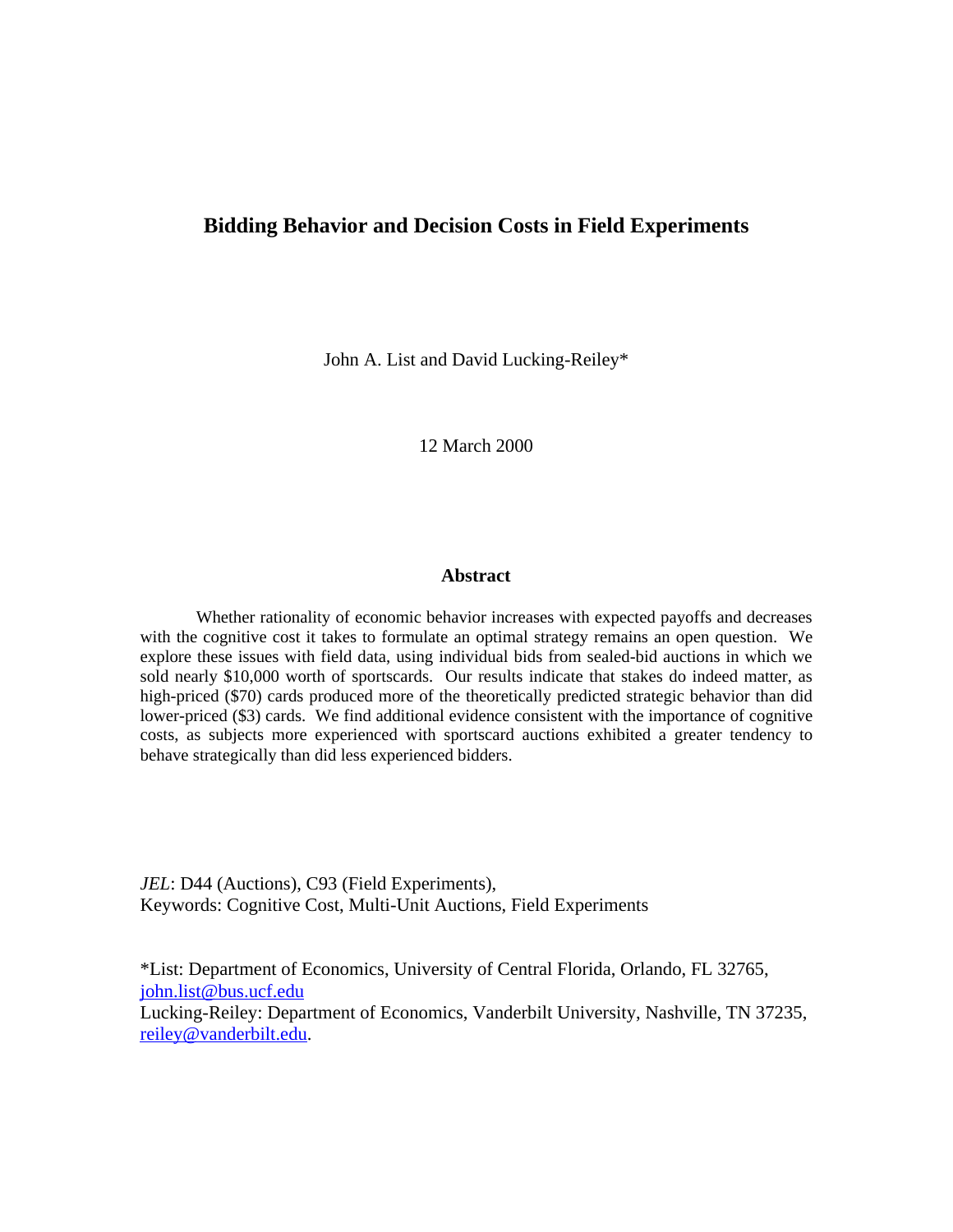### **1. Introduction**

 $\overline{a}$ 

Positive opportunity costs of mental effort may invalidate the predictions of traditional models of rational (or hyper-rational) agents. Conlisk (1996) uses deliberation costs as a recurring theme when discussing four important reasons for incorporating bounded rationality in economic models. Smith and Walker (1993) and Smith and Szidarovszky (1999) present effort models which predict that individuals' behavior will more closely match the predictions of rational-behavior theories as (1) the stakes of the decision increase, and (2) the decision costs decrease.<sup>1</sup> Smith and Walker (1993) find evidence of these two effects in a comprehensive review of thirty-one published laboratory experiments. Camerer and Hogarth (1999) extend Smith and Walker's survey by examining 74 experimental papers, and find evidence in favor of the cognitive-effort theory, noting that "higher levels of incentives have the largest effects in judgment and decision tasks." Although the laboratory evidence is compelling, there has been little verification of these predictions outside the laboratory.<sup>2</sup>

The present paper fills this gap by examining field data from 164 multi-unit sportscard auctions carried out on the floor of a sportscard show. We auctioned four types of trading cards with book values ranging from \$3 to \$70, providing significant variation in the stakes of the auction. Our auctions also included two distinct types of subjects: some auctions had sportscard dealers bidding against each other, while others had individual card collectors as the participants. This variation allows us to explore the

<sup>&</sup>lt;sup>1</sup> Whereas Smith and Walker (1993) model man versus nature, Smith and Szidarovszky (1999) extend the model to allow for interactive decision in the n-person case.

<sup>&</sup>lt;sup>2</sup> Note, however, the similarities of increasing rewards with the parallel literature that compares hypothetical and real responses (see, e.g., List and Shogren, 1998, and List, 2000).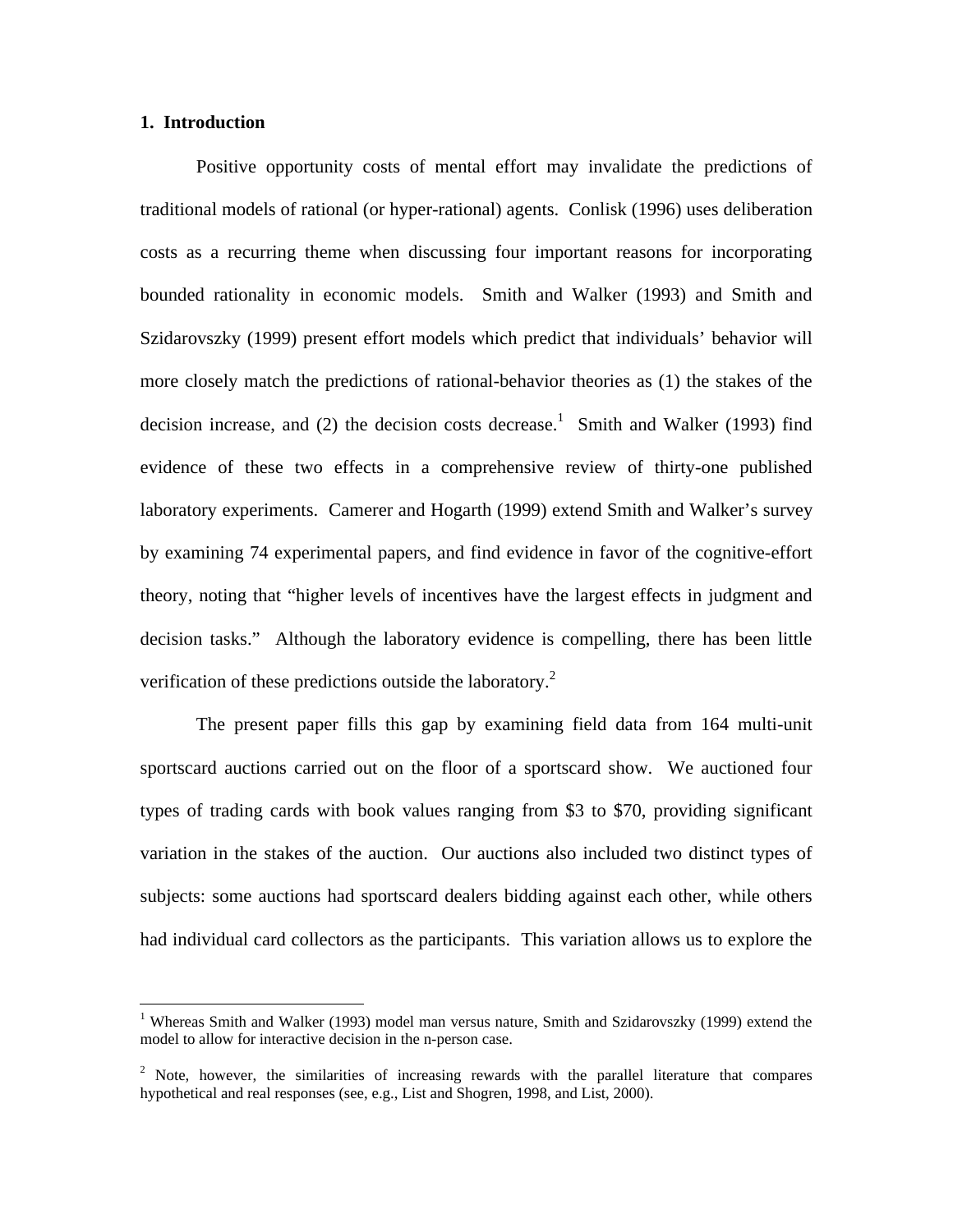second dimension of decision-cost theory−do dealers, who commonly participate in sportscard auctions and therefore likely require less effort to bid optimally, bid more rationally than nondealers? Our measure of "rational" bidding comes from multi-unit auction theory, which predicts strategic "demand reduction" in uniform-price auctions. For each type of bidder and each type of card, we measure this demand-reduction behavior in the uniform-price auction relative to a control (the multi-unit Vickrey auction) where bidders are predicted to fully reveal their demands.

Our sportscard data, generated from sales of 328 sportscards with a combined book value of nearly \$10,000, provide two major insights. First, we find that the predicted strategic behavior is considerably greater when the auctioned sportscards have higher values. Second, dealers exhibit more of the predicted strategic behavior than do nondealers, for both lower and higher priced cards. Nondealers may find that the cognitive effort required to bid strategically exceeds the benefits, especially for lowvalued cards. By contrast, dealers have more experience with auctions and make their living by trading cards, so their cognitive costs are likely lower than those of nondealers. These two findings are consistent with recent theoretical models of monetary rewards and decision costs, and extend previous experimental evidence from the laboratory into the field.

### **2. Background on Multi-Unit Auctions**

Our experiment examines bidding behavior in sealed-bid auctions for two identical units of a homogeneous good, using two different price rules: uniform-price and generalized Vickrey. A recent wave of theoretical literature has investigated equilibria in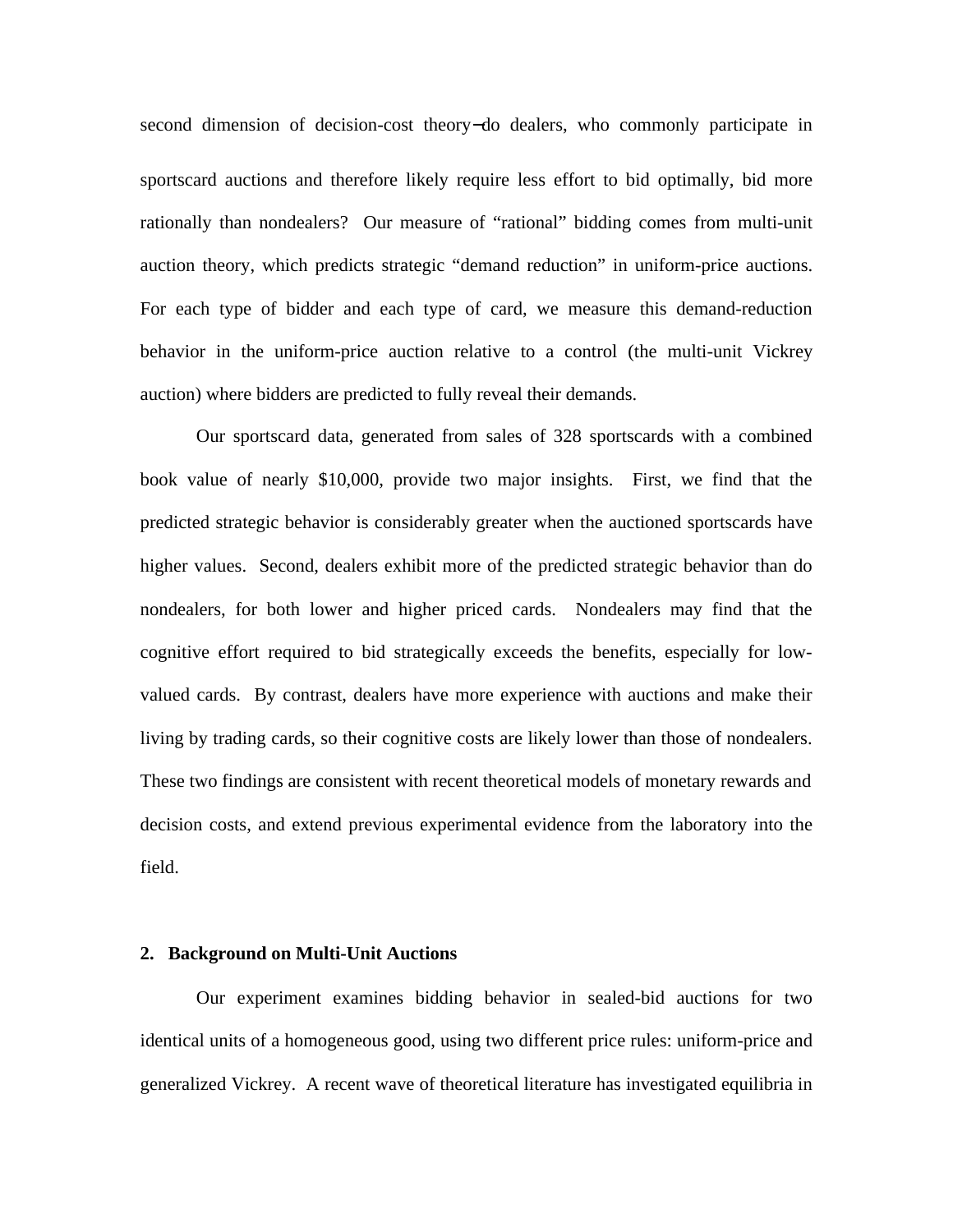uniform-price auctions with multi-unit demand (Noussair (1995), Katzman (1995), Tenorio (1997), Engelbrecht-Wiggans and Kahn (1998), and Ausubel and Cramton (1997)). The main result is that in uniform-price auctions, bidders have a dominant strategy to truthfully reveal their demands for the first unit of the good, but they have an incentive to reduce their bids below their valuations for additional units. The incentive is that one's bid on an additional unit might end up determining the price paid for winning a single unit, so a lower bid has some chance of increasing one's consumer surplus.<sup>3</sup> The economic consequences of demand reduction include inefficient allocations and possible reductions in auction revenue.

To avoid the inefficiencies associated with the uniform-price auction, theorists have identified an alternative mechanism, the generalized Vickrey auction, which gives bidders a dominant strategy of revealing their true valuations for all units of the good. In this multi-unit Vickrey auction, as in the uniform-price auction, each bidder can submit up to n different sealed bids on individual units, and the top n bids are declared winners. If a bidder submits one or more of the winning bids, her price for her first unit equals the highest rejected bid submitted by someone else, and her price for the kth unit equals the

<sup>&</sup>lt;sup>3</sup> As Engelbrecht-Wiggans and Kahn (1998) demonstrate, multiple equilibria are possible, including equilibria which involve truthtelling on both units. However, Ausubel and Cramton (1996) demonstrate that truthtelling equilibria are a special case; in almost all bidder valuation environments, a Nash equilibrium is guaranteed to have some demand reduction.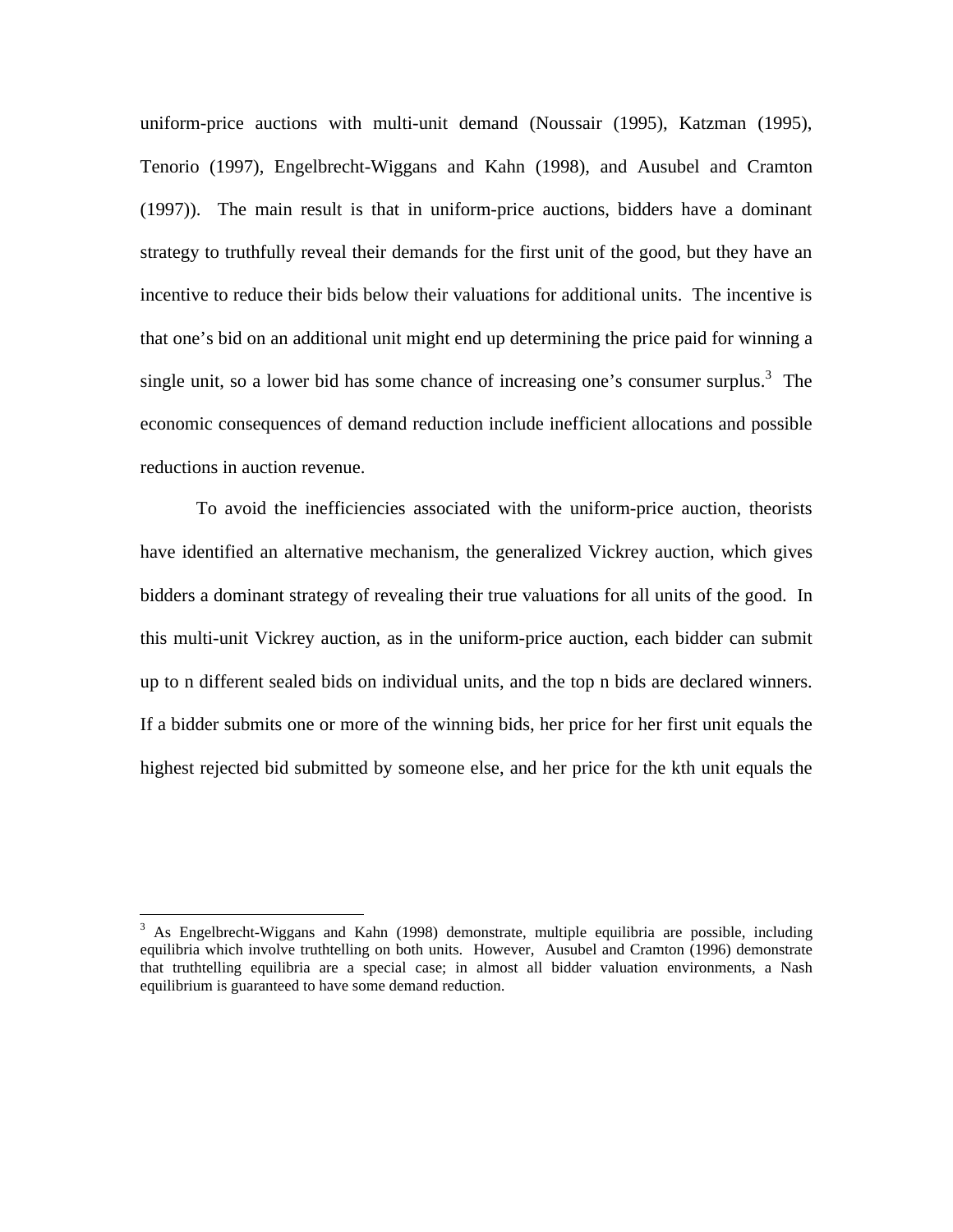kth highest of the rejected bids submitted by others.<sup>4</sup> This is a special case of a Groves-Clarke mechanism for dominant-strategy truthtelling.<sup>5</sup>

For our purposes, this auction literature provides predictions about strategic behavior on which to base a test of cognitive costs and rewards. Theory predicts secondunit bids to be lower in the uniform-price auction than in the Vickrey auction. If deliberation costs are important, we should find that demand reduction in the uniformprice auctions is more prevalent for higher priced cards, as bidders will tend to invest more effort in thinking about the subtle strategic incentives when they stand to gain more from such effort. We have a similar prediction about dealers versus nondealers. Dealers routinely participate in sportscard auctions both to sell and acquire their card stocks, and even though they may never have participated in these particular auction formats, they may exert less cognitive effort to find optimal strategies than nondealers with less prior auction experience of any kind. Since dealers make their living selling cards and typically sell cards for higher prices than nondealers, the monetary rewards to strategic behavior may also be much larger for dealers. Both effects predict more strategic demand reduction for dealers than nondealers.

### **3. Data**

<sup>&</sup>lt;sup>4</sup> Technically, these rules are demand-revealing only in cases where every bidder's demand curve is either flat or downward-sloping, as is assumed in the theoretical papers cited above. If bidders have upwardsloping demands (increasing returns to scale in purchases), then this simple pricing rule is invalid; a slightly more complicated set of instructions would be required to implement a Groves-Clarke truthtelling mechanism.

 $<sup>5</sup>$  See Groves(1973) and Clarke(1971). Intuitively, the key feature of this mechanism is that when bidders</sup> truthfully reveal their willingness to pay for the goods, the price rule ensures that each winning bidder pays an amount equal to the surplus she displaces from the other bidder(s) who would have won in her absence.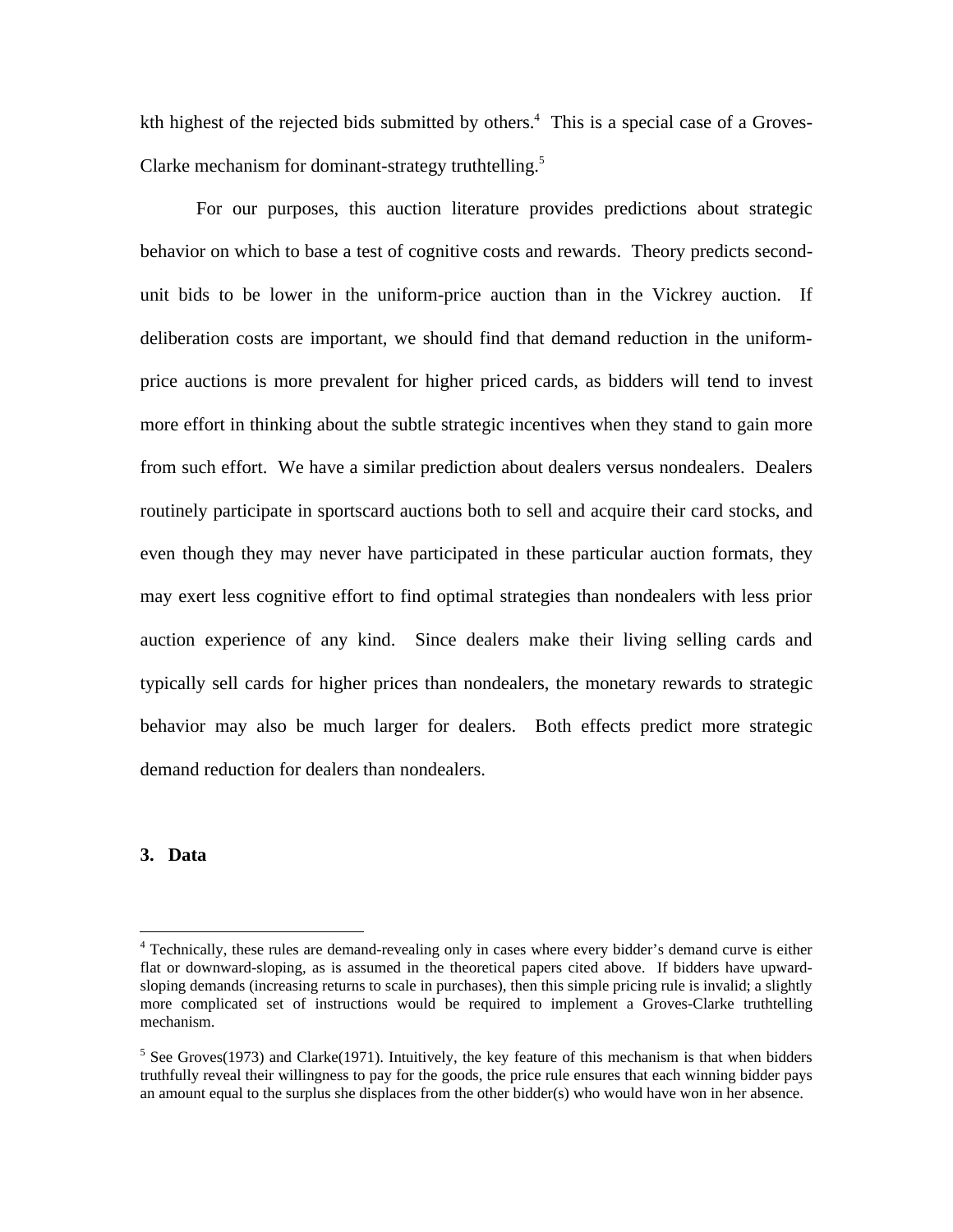We use data from a field experiment at a 1998 Orlando trading card show (List and Lucking-Reiley (2000)) to compare outcomes in uniform-price and Vickrey sealedbid auctions, with particular attention paid to the effects of rewards and deliberation costs. We conducted 82 Vickrey and 82 uniform-price auctions. Our participants were of two types: card dealers and nondealers, each bidding against rivals of the same type. The auctioned sportscards fit into two price categories: low (book value of \$3) and high (book value of \$70). For the low-priced card auctions, we chose a Joe Montana 1982 *Topps* football card and a 1989 Michael Jordan *Hoops* basketball card. For the higherpriced auctions, we selected a Cal Ripken, Jr. 1982 *Topps* baseball card and a Barry Sanders 1989 *Score* football card. We sold dozens of each type of card, with all cards in identical condition. All auctions for a given card type displayed the same sportscards to bidders, and identical copies were sold to winning bidders after the auctions concluded.

To perform the simplest possible field experiment, we chose a design with two bidders and two cards per auction. Two bidders were invited to submit two bids each for two identical sportscards, in an auction with no reserve price. We chose the auction format and card type for each subject according to a predetermined schedule, to avoid accidentally introducing experimenter bias. After receipt of bids from a group of subjects within a treatment, we randomly matched pairs of bidders to determine the outcome of each two-person auction. Each participant's experience typically followed four steps: (1) inspection of the good, (2) learning the auction rules, (3) placing two bids, and (4) conclusion of the transaction (usually a couple of hours after step (3)). No subject participated in more than one auction.<sup>6</sup>

<sup>&</sup>lt;sup>6</sup> Experimental instructions are in the Appendices. For more details about the experimental procedure, see List and Lucking-Reiley (2000).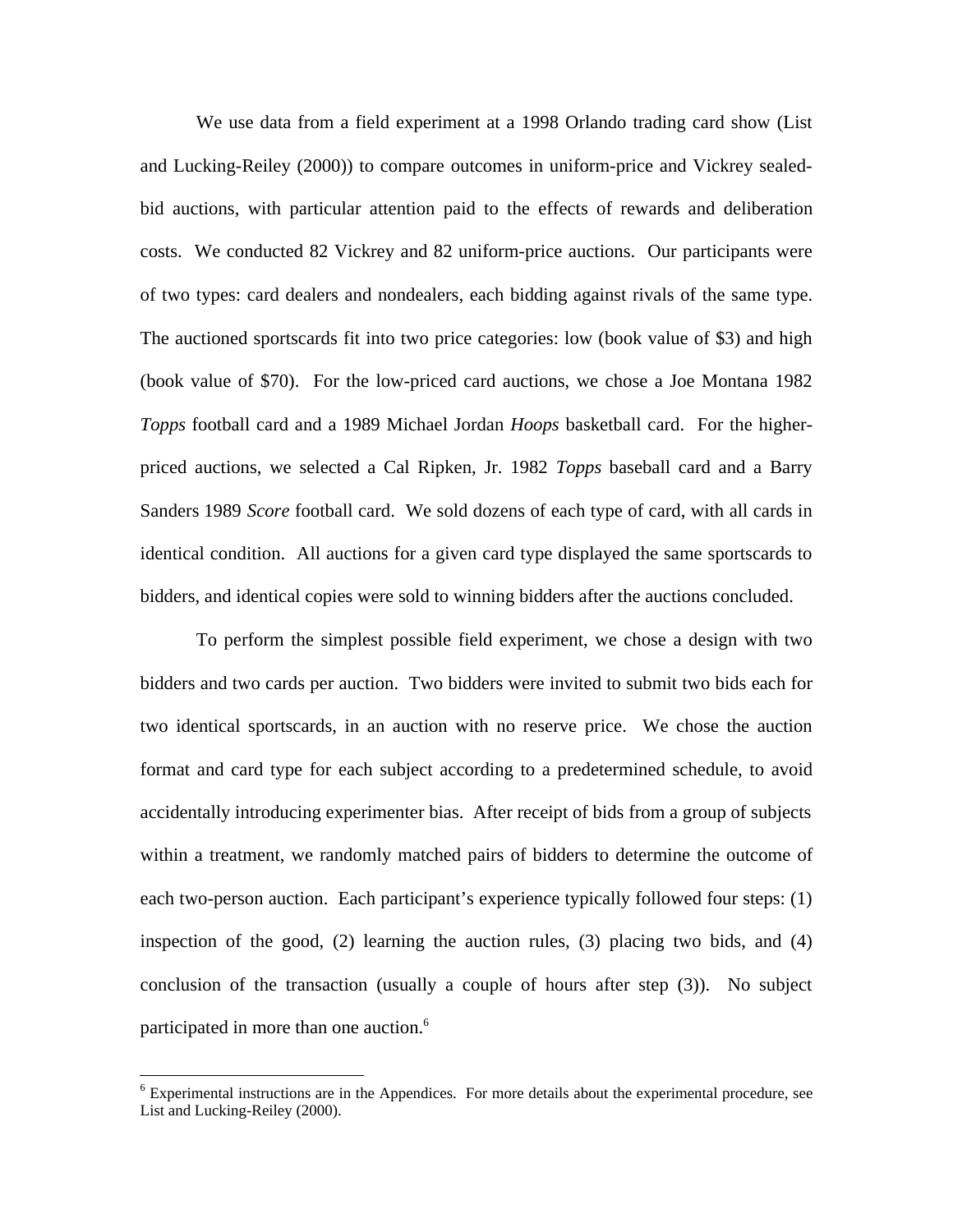Table 1 provides a breakdown of the number of auctions completed. In total, we ran 164 different two-unit auctions, including 82 uniform-price and 82 Vickrey. We auctioned 328 sportscards with a total book value of nearly \$10,000. The numbers in the table represent the number of auctions run for each treatment type. For example, we ran 15 uniform-price dealer auctions for Cal Ripken Jr. cards, which implies that we sold 30 Cal Ripken, Jr. cards to dealers in uniform-price auctions.

#### **4. Experimental Results**

 $\overline{a}$ 

Table 2 presents descriptive statistics of our bidding data. In List and Lucking-Reiley (2000), we noted that the data provide evidence of strategic demand reduction−across all five treatments second-unit bids are lower in the uniform-price auctions than in the Vickrey auctions. Here, we push the data somewhat harder, and note that the amount of demand reduction appears to vary both with the stakes of the experiment (\$3 versus \$70 book values) and with the level of bidder experience (nondealers versus dealers).

Before comparing the strategic behavior across dealers and nondealers, we point out two apparent differences in their underlying demands for cards. First, dealers' demands tend to be situated at a higher level than those of nondealers for the Joe Montana card (book value \$3), which was the only card auctioned to both types of bidders. In both Vickrey and uniform-price auctions, and for both first units and second units of the good, mean bids are higher for dealers than for nondealers. Second, dealers' demands also appear to be less steeply sloped. In the Vickrey auction, where bids should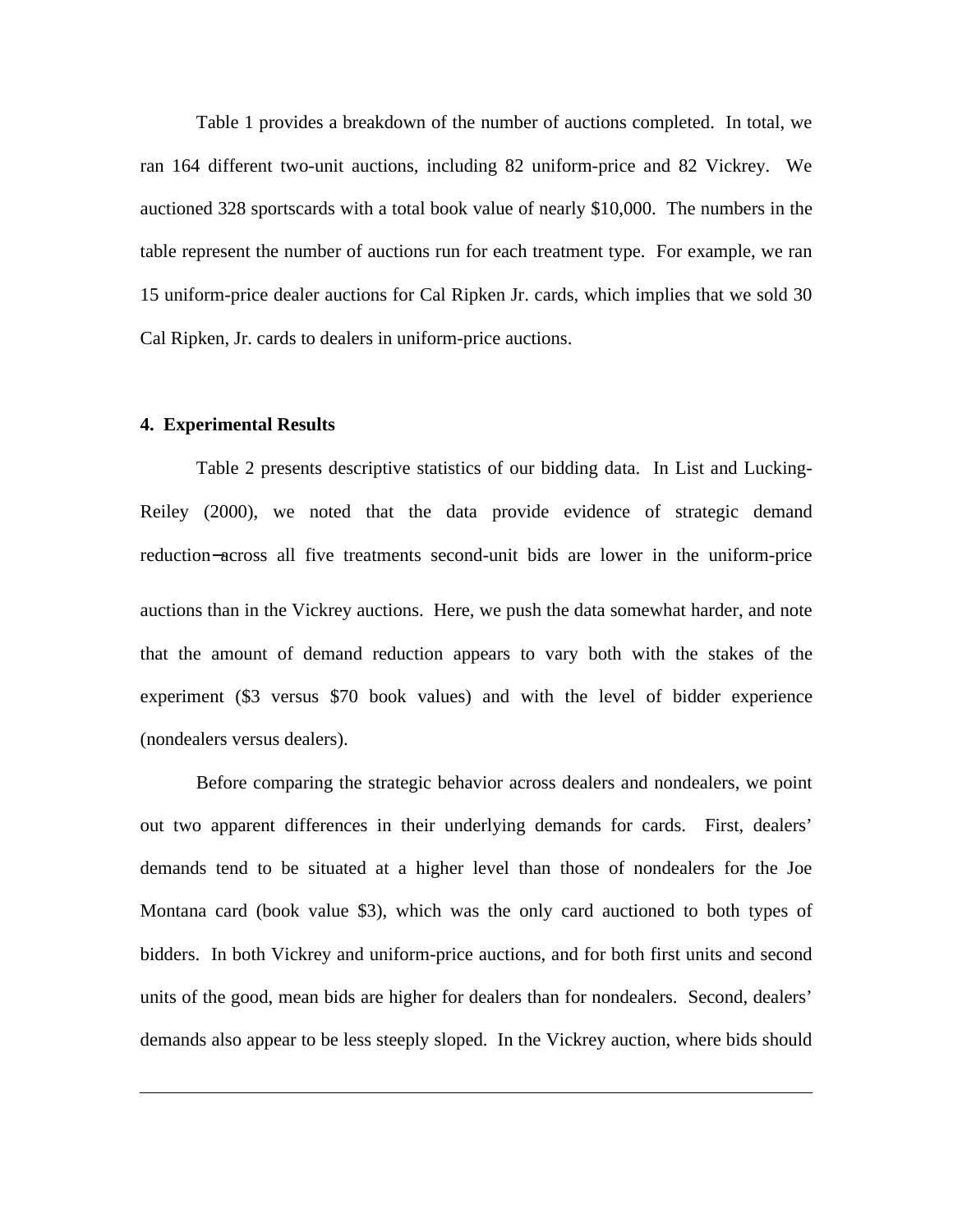equal bidders' true values, we find that dealers value a second unit at \$0.77 (or 38%) less than a first unit, on average, while the corresponding decline for nondealers is significantly larger, at \$0.90 (or 66%). This second effect also appears in the data for \$70 cards, though the comparison is less clean because the cards auctioned to the two groups were not identical. First-unit bids on \$70 cards are relatively similar across subject types, but demands are again less steeply sloped for dealers than for nondealers. The mean decline between first and second Vickrey auction bids is \$7.83 (16%) for dealers, but \$23.00 (44%) for nondealers.

The differences across bidder types appear consistent with dealers having better resale opportunities for cards. Dealers hold inventories of cards that they later sell to individual consumers typically at flat prices−they can usually sell a second copy of a single card at the same price as they sold the first. Dealers also buy cards from individual consumers, typically at prices 40-60% lower than those at which they sell them. By contrast, most consumers collect single copies of individual cards, with little interest in holding multiple copies. Furthermore, a given sportscard consumer might not even desire a single copy of a particular card (e.g., if she already has a copy, or if she does not collect cards of that type). For cards not desired for their collections, nondealers' resale opportunities are much lower than the resale opportunities of dealers. Nondealers might be expected to get lower prices when selling, and would also generally find it more inconvenient (costly) to locate a buyer.<sup>7</sup> Overall, then, we might expect individual

 $<sup>7</sup>$  This inconvenience might be relatively large in the case where the consumer wants to resell a single low-</sup> valued card, which helps to depress nondealers' values proportionally more for the \$3 card than for the \$70 card.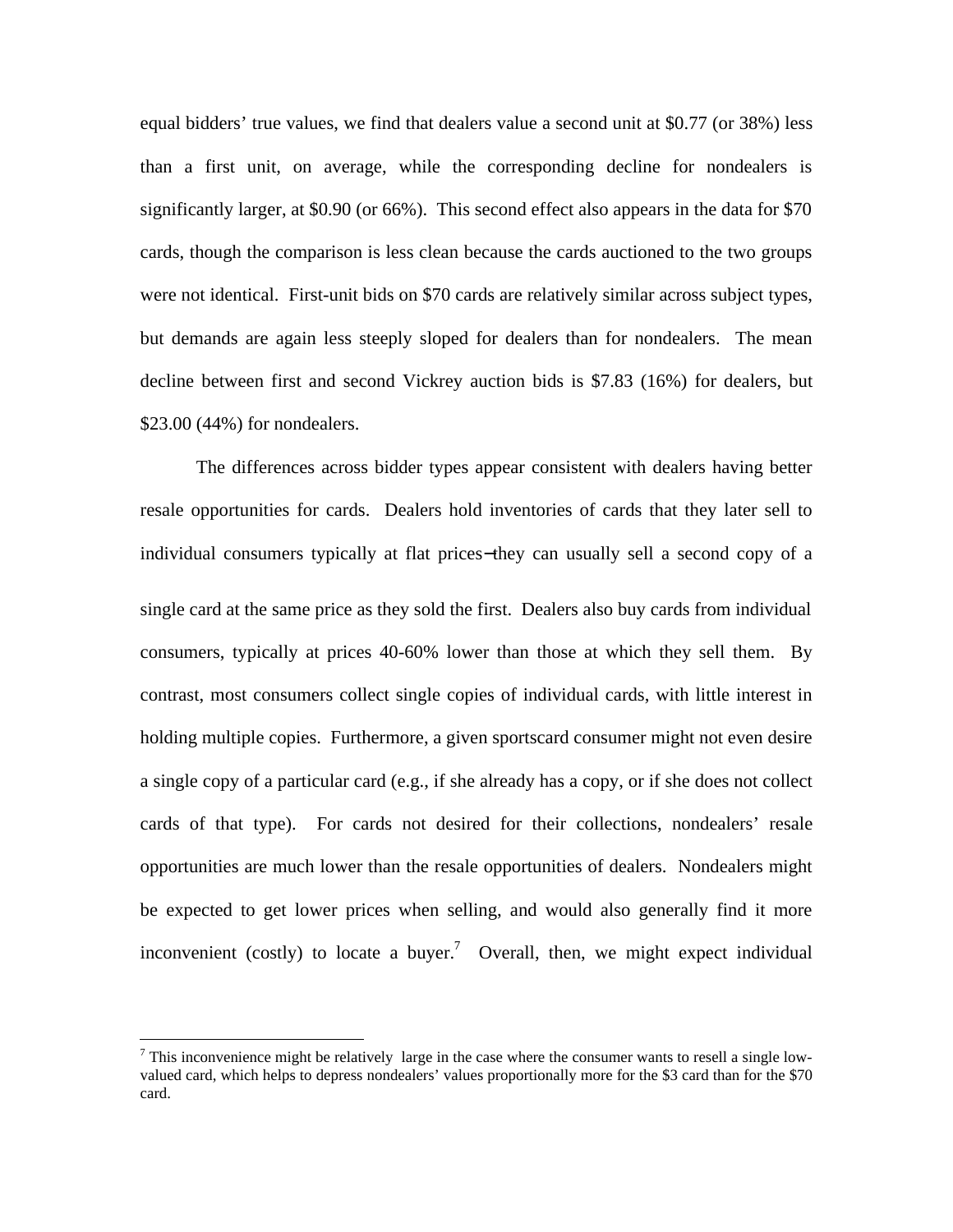consumers to have both lower overall demands and steeper demand curves than dealers, consistent with what we find in the data.

In the subsections below, we discuss our two major results: (1) strategic behavior is much more evident for high-priced than low-priced cards, and (2) strategic behavior is more evident for dealers than for nondealers.

### *4A. Strategic behavior is evident primarily for high-priced cards*

Columns 3 and 4 of Table 2 provide strong evidence of strategic demand reduction. As the theory predicts, second-unit bids are lower in the uniform-price than in the Vickrey auctions. Mean Vickrey bids exceed mean uniform-price bids by approximately \$12 for the high-priced cards, and by only \$0.05 to \$0.30 for the lowpriced cards.

Figures 1-4 present a graphical depiction of these results. First, consider the data from auctions for \$70 cards: Ripken (nondealers) in Figure 1, and Sanders (nondealers) in Figure 2. In each case, we note that the distribution of uniform-price bids clearly lies to the left of the distribution of Vickrey bids, which we interpret as strategic demand reduction in the uniform-price auctions. In stark contrast are nondealers' second-unit bids on the \$3 cards: Jordan in Figure 3, and Montana in Figure 4. In these cases, the Vickrey and uniform-price bid distributions look nearly indistinguishable from each other, though the mean Vickrey bid remains numerically slightly higher than the mean uniform-price bid. $8$ 

<sup>&</sup>lt;sup>8</sup> In the present paper, we provide figures only for second-unit bids. For histograms of first-unit bids, see List and Lucking-Reiley (2001).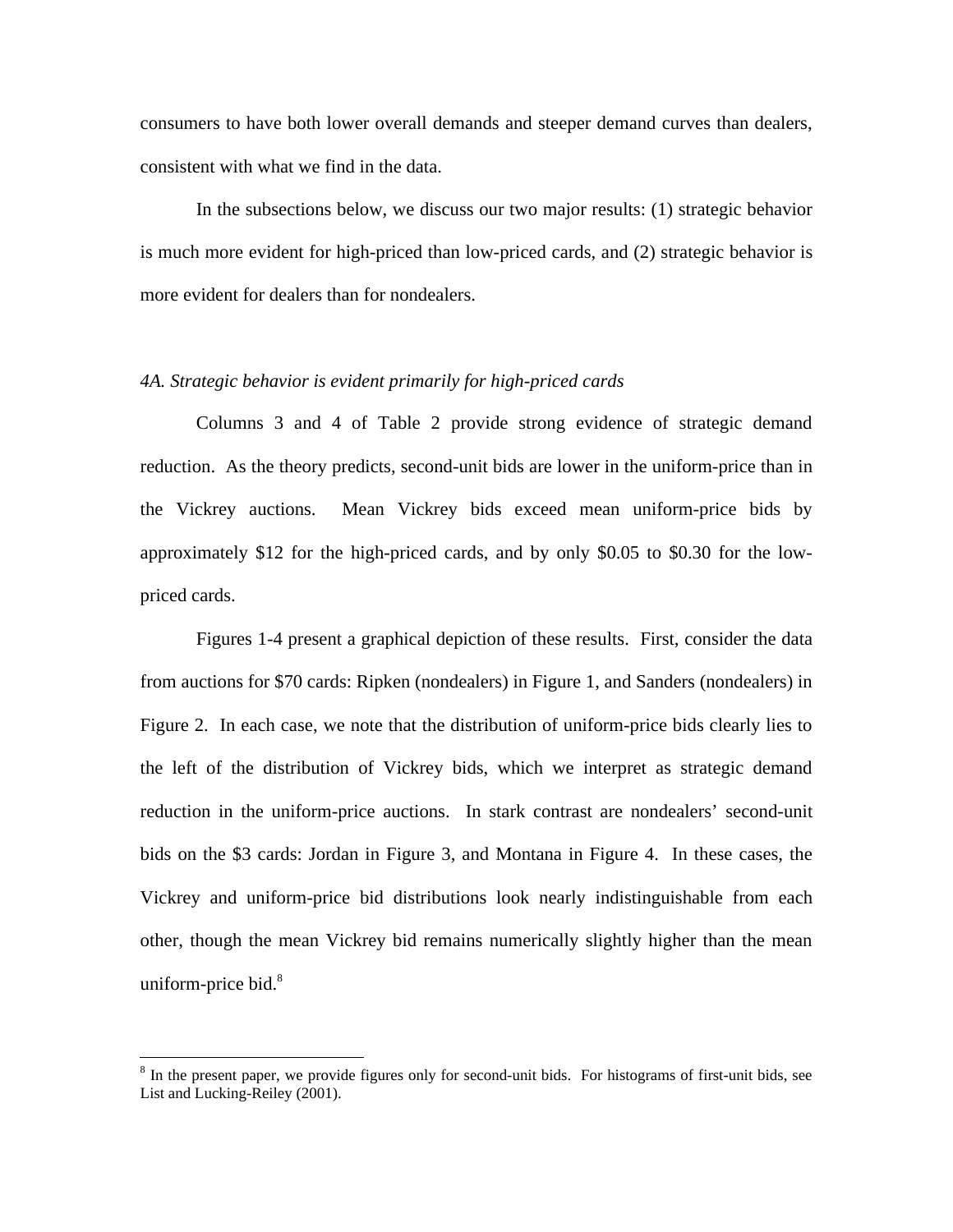For each of the five different card treatments, we compute t-statistics for the hypothesis that mean second-unit bids are equal across auction formats:  $t_{Sanders,ND} = 2.82$ ,  $t_{\text{Ripken,D}}$  = 3.10,  $t_{\text{Jordan,D}}$  = 0.47,  $t_{\text{Montana,D}}$  = 1.19; <sub>tMontana,ND</sub> = 0.34.<sup>9</sup> The five t-statistics all have the expected positive sign, indicating that mean second-unit bids were larger in the Vickrey auctions than in the uniform-price auctions.<sup>10</sup> However, the differences are statistically significant only for the two high-value cards (Ripken, Sanders), not for the low-value cards (Jordan, Montana).

We conclude that the demand-reduction effect appears larger when the stakes are higher. This is true not only in dollar magnitude, but also relative to the variance of bids (as measured by the t-test). Subjects may have considered the stakes in the \$3 card auctions not to be large enough to warrant careful consideration of strategies, and therefore made less than perfectly strategic second-unit bids.<sup>11</sup> This is consistent with the previously cited literature on deliberation costs in laboratory experiments.<sup>12</sup>

 $9$  We report results of a large-sample test, which requires no distributional assumptions. We are making the large-sample assumption with sample sizes as small as 20; to check robustness we also conducted smallsample t-tests which assume populations have normal distributions and equal variances. The results were never qualitatively different.

 $10$  Further evidence of demand reduction can be obtained by examining the difference between each bidder's first and second-unit bids, a measure of the steepness of each bidder's downward-sloping bid schedule. In each case, the mean difference between first-unit and second-unit bids is much larger in the uniform-price than in the Vickrey auctions. For example, differences between bid one and bid two were \$7-\$23 in the Vickrey auctions for expensive cards, compared with \$30-\$45 in the uniform-price auctions. For the low-priced cards, bids differed by \$0.80-\$0.90 in the Vickrey auctions, and \$1.00-\$1.50 in the uniform-price auctions. But, we note that one caveat to this differencing approach is that we do not find equality of first-unit bids across auction formats (for high-priced cards). Instead, first-unit bids are larger in the uniform-price auctions than in the corresponding Vickrey auctions. The magnitude of the difference is in the \$10 neighborhood for the high-priced (\$70) cards, and \$0.03 to \$0.46 for the low-priced (\$3) cards. For further discussion of this anomaly, see List and Lucking-Reiley (2000).

 $11$  We implicitly assume here that the optimal strategy always involves demand reduction (lower secondbids in the uniform-price auction). Since the theoretically optimal strategy varies with the true distribution of bidder values, this is not necessarily the case. It is possible that because of intrinsic differences in bidder values, some cards should have more demand reduction than others in Nash equilibrium. The true values are not directly observable, but the Vickrey bids should provide a good indication of the true distribution of values.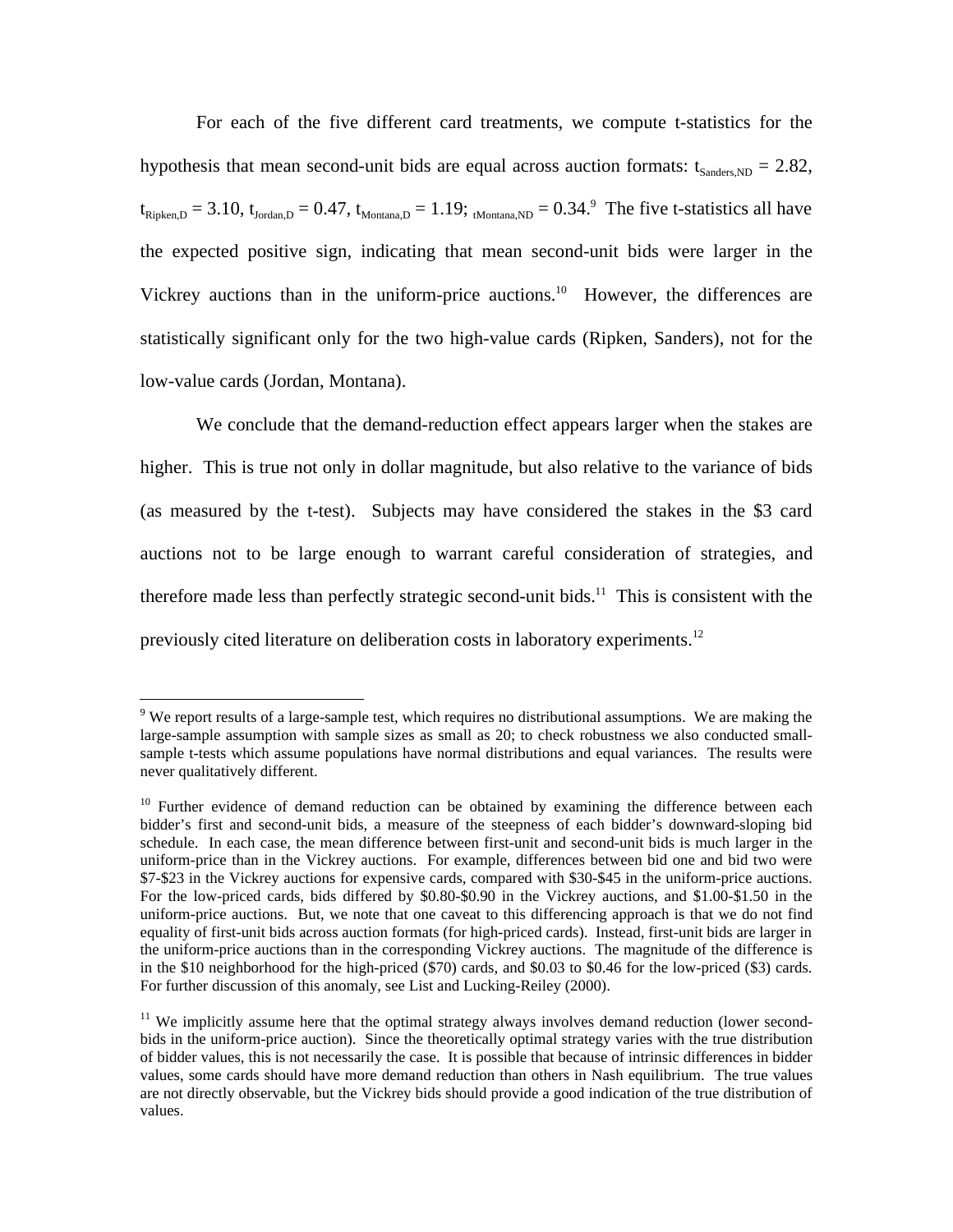### *4B. Strategic behavior increases with experience*

 $\overline{a}$ 

We find some evidence for a second prediction of cognitive-cost theory: that strategic behavior is more pronounced when agents have more experience. Since dealers generally have more experience with auctions than nondealers,  $13$  we examine differences in strategic behavior between dealers and nondealers. We focus here on bidding behavior for the \$3 Joe Montana card, the only card bid on by both dealers and nondealers.

The descriptive statistics in Table 2 indicate some evidence of dealers behaving more strategically than nondealers. The difference in mean second-unit bids between the Vickrey and uniform-price auctions is \$0.32 for dealers (roughly 25% of the mean Vickrey bid), but only \$0.05 for nondealers (roughly 10% of the mean Vickrey bid). Neither amount is significantly different from zero at conventional levels, but for dealers the difference at least begins to approach statistical significance ( $p = 0.213$ , two-tailed, versus  $p = 0.734$  for nondealers).

Fortunately for our purposes, the main difference between the shapes of the low-stakes and the high-stakes value distributions is that the low-stakes cards appear to have values skewed towards zero. The theory generally predicts the opposite of what we observe: when values are more concentrated at zero, there should be *more* strategic demand reduction in uniform-price auctions. Although not proved in general, this claim is substantiated by several examples given by Engelbrecht-Wiggans and Kahn (1998) and Ausubel and Cramton (1996). The intuition for this claim (more demand reduction with lower distributions of values) is that the gains from demand reduction are greater when one's second-unit bid is more likely to actually determine the price, which can only occur when others' bids are sufficiently low. Thus, differences in bid distributions do not appear to be the reason for the observed lessening of demand reduction in our low-stakes experiments.

<sup>&</sup>lt;sup>12</sup> See Slonim and Roth (1998) for a recent laboratory experiment where an increase in stakes moves behavior closer to Nash equilibrium. With a month's salary at stake instead of a more typical laboratory payoff amount, their subjects moved closer to subgame-perfect strategies in the ultimatum game, though the equilibrium was still significantly different from that predicted by theory.

<sup>&</sup>lt;sup>13</sup> Admittedly, individuals in this market have little experience with multi-unit auctions, but we believe that previous experience with single-unit auctions may give bidders a better general feel for competitive bidding strategies.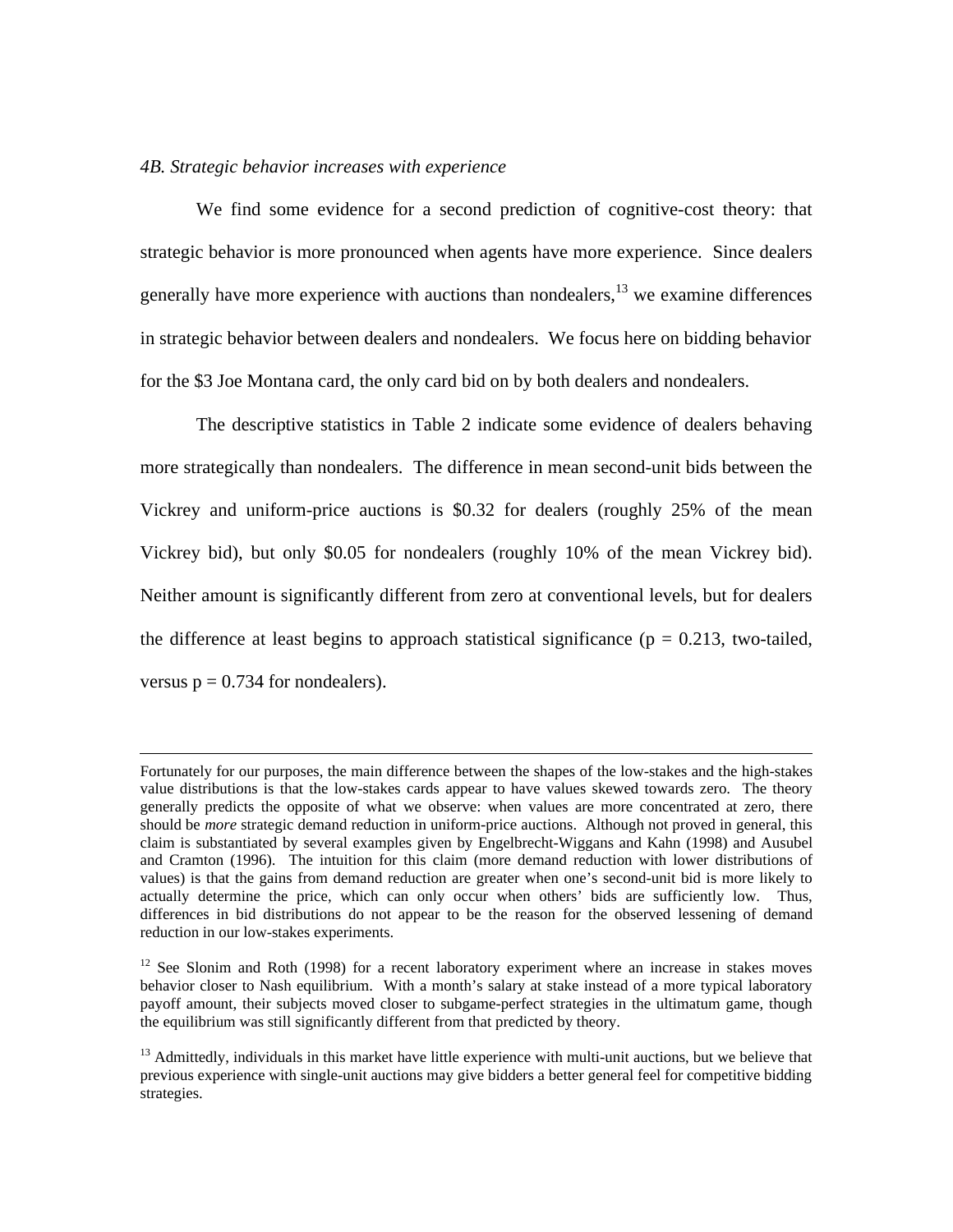Figures 4 and 5 provide a visual comparison of the second-unit bids for the Joe Montana card. Figure 4 shows very little difference in mean bids between the two auction formats for nondealers, with somewhat higher variance of bids in the uniformprice auction. By contrast, Figure 5 shows one main difference in dealers' bidding behavior between auction formats: there are more zero bids in the uniform-price auction than in the Vickrey auction. A comparison between the two figures also indicates that the overall level of demand for the cards was higher for dealers, with a considerable number of bids above \$2.00, than for nondealers.

An alternative test of demand reduction provides stronger statistical support of the experience hypothesis. As in List and Lucking-Reiley (2000), we examine whether the slopes of individuals' bid schedules are steeper in the uniform-price auction than in the Vickrey auction. In other words, we test whether the difference between an individual's first-unit bid and his second-unit bid is greater in the uniform-price auction, as predicted by demand-reduction theory. Though dealers' bid schedules are slightly flatter than nondealers' bid schedules in the Vickrey auction (consistent with better resale opportunities for multiiple units), their bid schedules are somewhat steeper than those of nondealers in the uniform-price auction. Performing a two-tailed t-test of differences in bid differences across auction types, we find statistical significance at the 13% level ( $p =$ 0.128) for dealers, and statistical insignificance ( $p = 0.80$ ) for nondealers.<sup>14</sup> This evidence of a difference between dealers and nondealers, while somewhat noisy, is suggestive that dealers behave more strategically, exhibiting more demand reduction,

 $14$  See footnote 9 for a caveat to this finding.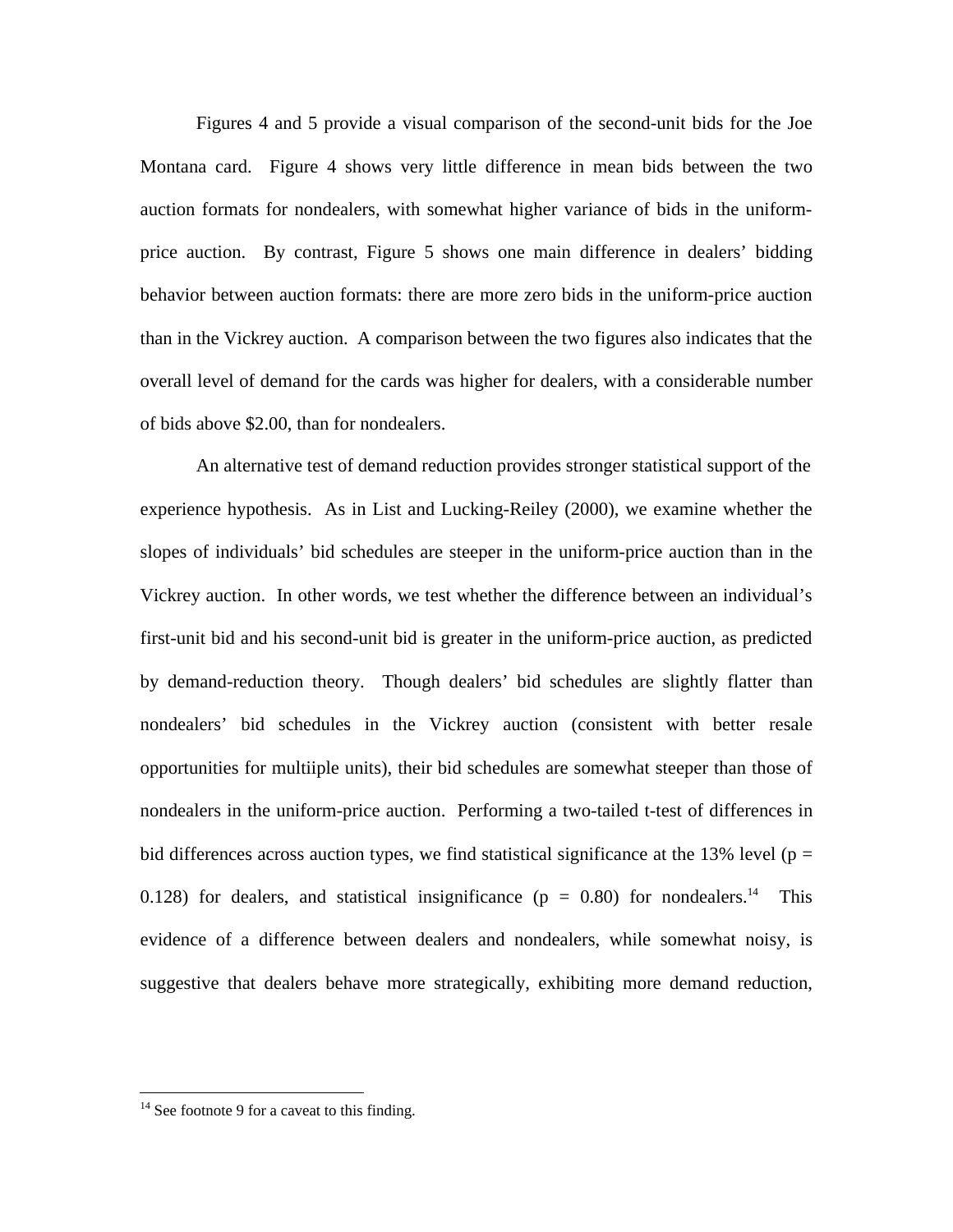than nondealers. This finding is consistent with the notion that dealers need to exert less effort than nondealers to place optimal bids.

### **4. Concluding Remarks**

Recent evidence from the laboratory indicates that predictions of rational models may fail if the cognitive costs of finding optimal strategies are large compared to their expected rewards. We explore this issue in the field by auctioning-off nearly \$10,000 worth of sportscards in 164 different auctions. Our results suggest that strategic behavior and expected payoffs are positively correlated. Indeed, bidders exhibited strategic demand-reduction behavior much more for high-priced cards than they did for lowerpriced cards. A second result is that subjects more experienced with sportscard auctions exhibited a greater tendency to engage in demand reduction than did less experienced subjects. The effect of the size of the stakes is much more pronounced than the effect of the bidder type. In particular, we find pronounced evidence of strategic behavior for goods worth around \$70. For goods worth around \$3, by contrast, we find no evidence of strategic behavior for inexperienced bidders (nondealers), and some weak evidence of strategic behavior for experienced bidders (dealers). The size of the stakes, and to some extent bidder experience, both help to explain when strategic behavior is more likely.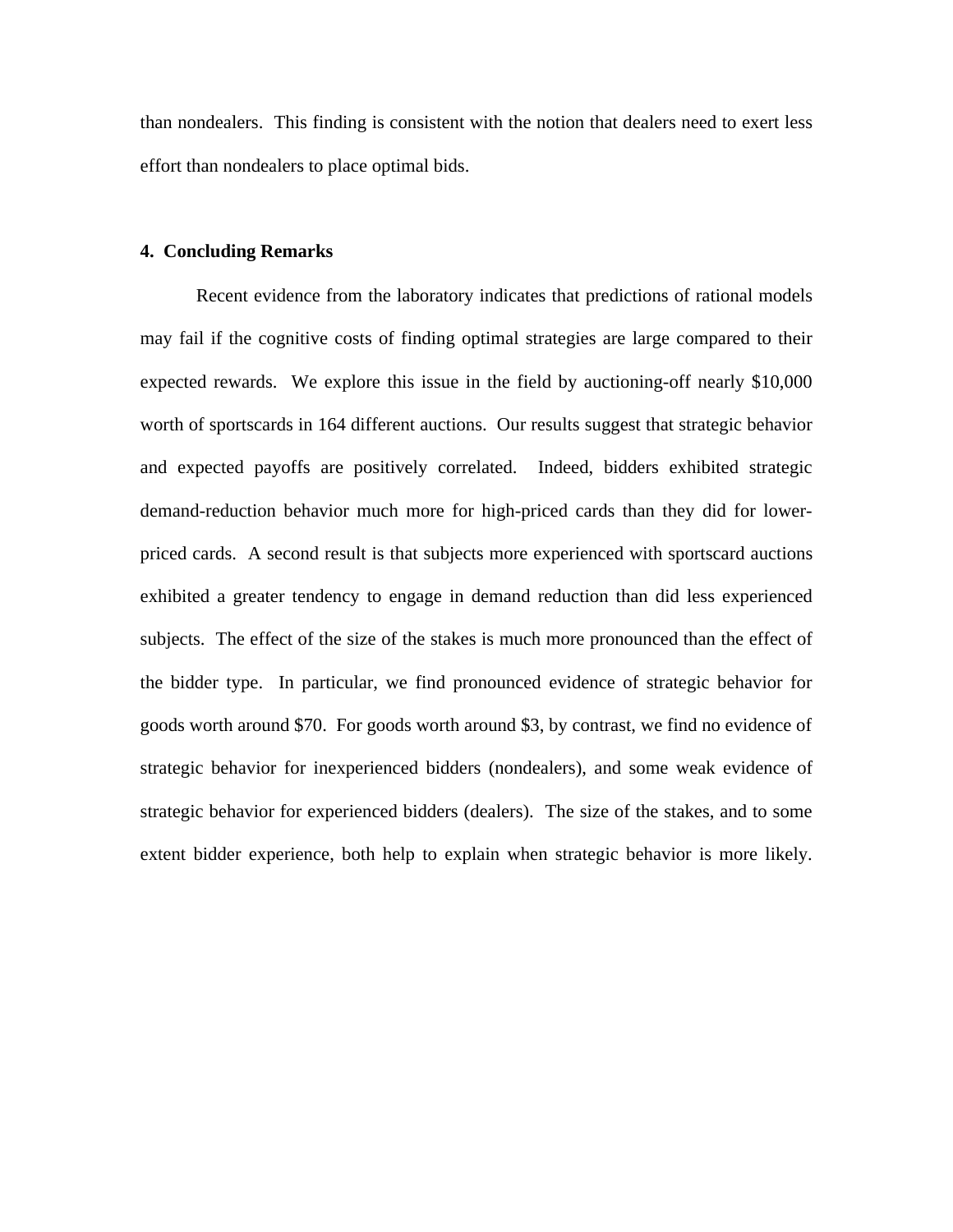### **References**

Ausubel, Lawrence M. and Peter C. Cramton (1996), "Demand reduction and inefficiency in multi-unit auctions," University of Maryland, working paper.

Camerer, Colin and Robin M. Hogarth (1999), "The Effect of Financial Incentives on Performance in Experiments: A Review and Capital-Labor Theory," *Journal of Risk and Uncertainty*, 19, 7-42.

Clarke, E. (1971), "Multipart Pricing of Public Goods," *Public Choice*, 2, 19-33.

Conlisk, John (1996), "Why Bounded Rationality?" *Journal of Economic Literature*, 34, 669-700.

Engelbrecht-Wiggans, Richard and Charles M. Kahn (1998), "Multi-Unit Auctions with Uniform Prices," *Economic Theory*, vol. 12, pp. 227-258.

Groves, Theodore (1973), "Incentives in Teams," *Econometrica*, 41, 617-31.

Katzman, Brett Eric (1995), "Multi-unit auctions with incomplete information," Working paper, University of Miami.

List, John A. and Jason F. Shogren (1998), "Deadweight loss of Christmas: Comment," *American Economic Review*, December, 88(5), pp. 1350-1356.

List, John A. (2000), "Do Explicit Warnings Eliminate the Hypothetical Bias in Elicitation Procedures? Evidence from Field Auctions for Sportscards." *American Economic Review,* forthcoming.

List, John A., and David Lucking-Reiley (2000), "Demand Reduction in Multi-Unit Auctions: Evidence from a Sportscard Field Experiment," *American Economic Review*, forthcoming.

List, John A., and David Lucking-Reiley (2001), "Demand Reduction in Uniform-Price Multi-Unit Auctions," *Handbook of Experimental Economic Results*, forthcoming, 2001.

Noussair, Charles (1995), "Equilibria in a multi-object uniform price sealed bid auction with multi-unit demands," *Economic Theory*, 5, 337-351.

Slonim, Robert, and Alvin E Roth (1998), "Learning in high stakes ultimatum games: an experiment in the Slovak Republic," *Econometrica*, 66, 569-596.

Smith, Vernon L., and James M. Walker (1993), "Monetary Rewards and Decision Cost in Experimental Economics," *Economic Inquiry*, 31, 245-261.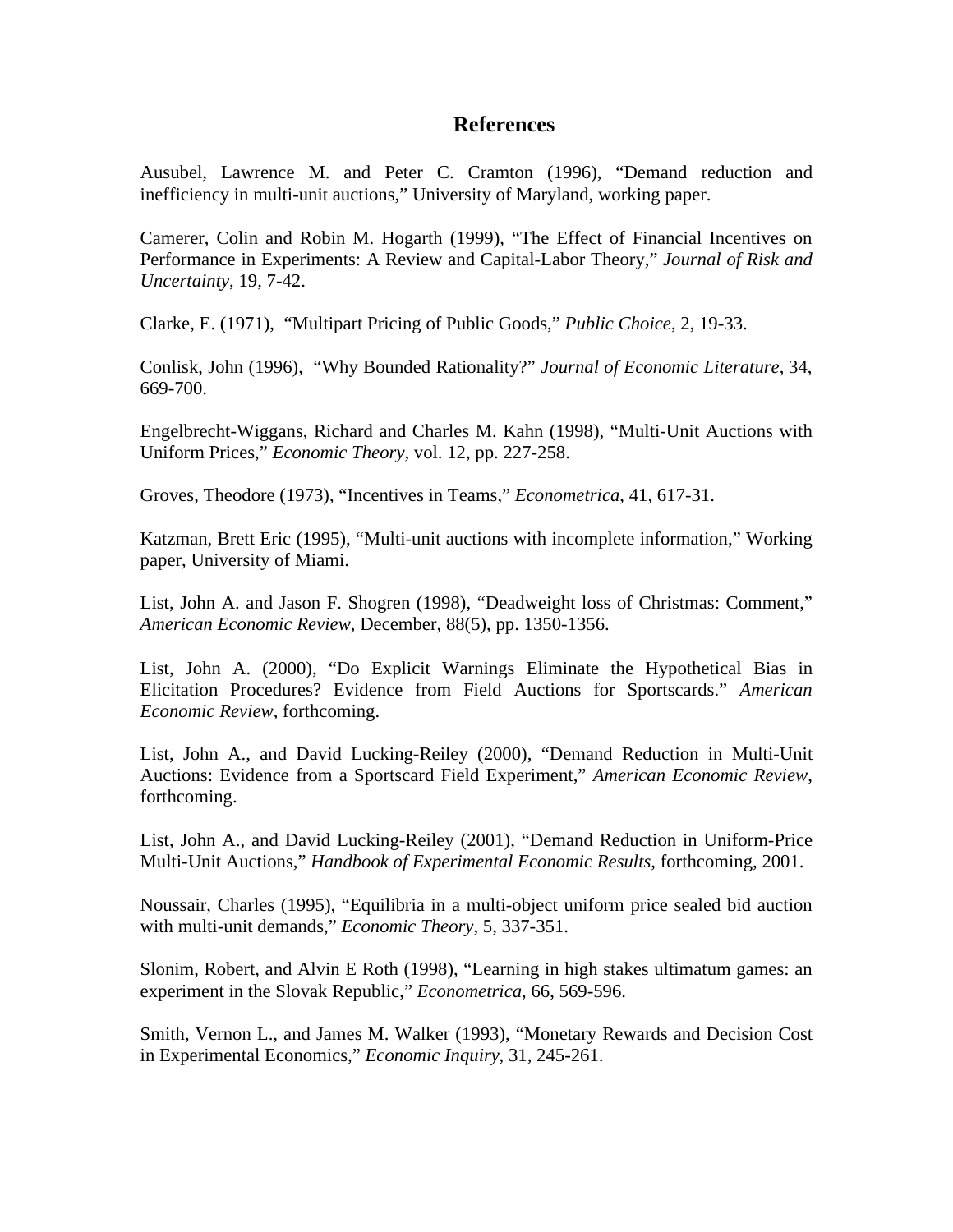Smith, Vernon L., and Ferenc Szidarovszky (1999), "Monetary Rewards and Decision Cost in Strategic Interactions," Working paper, University of Arizona.

Tenorio, Rafael (1997), "On Strategic Quantity Bidding in Multiple Unit Auctions," *Journal of Industrial Economics*, vol. 40, no.2, pp. 207-217.

Vickrey, William (1961), "Counterspeculation, Auctions, and Competitive Sealed Tenders," *Journal of Finance*, vol. 16, no.1, pp. 8-37.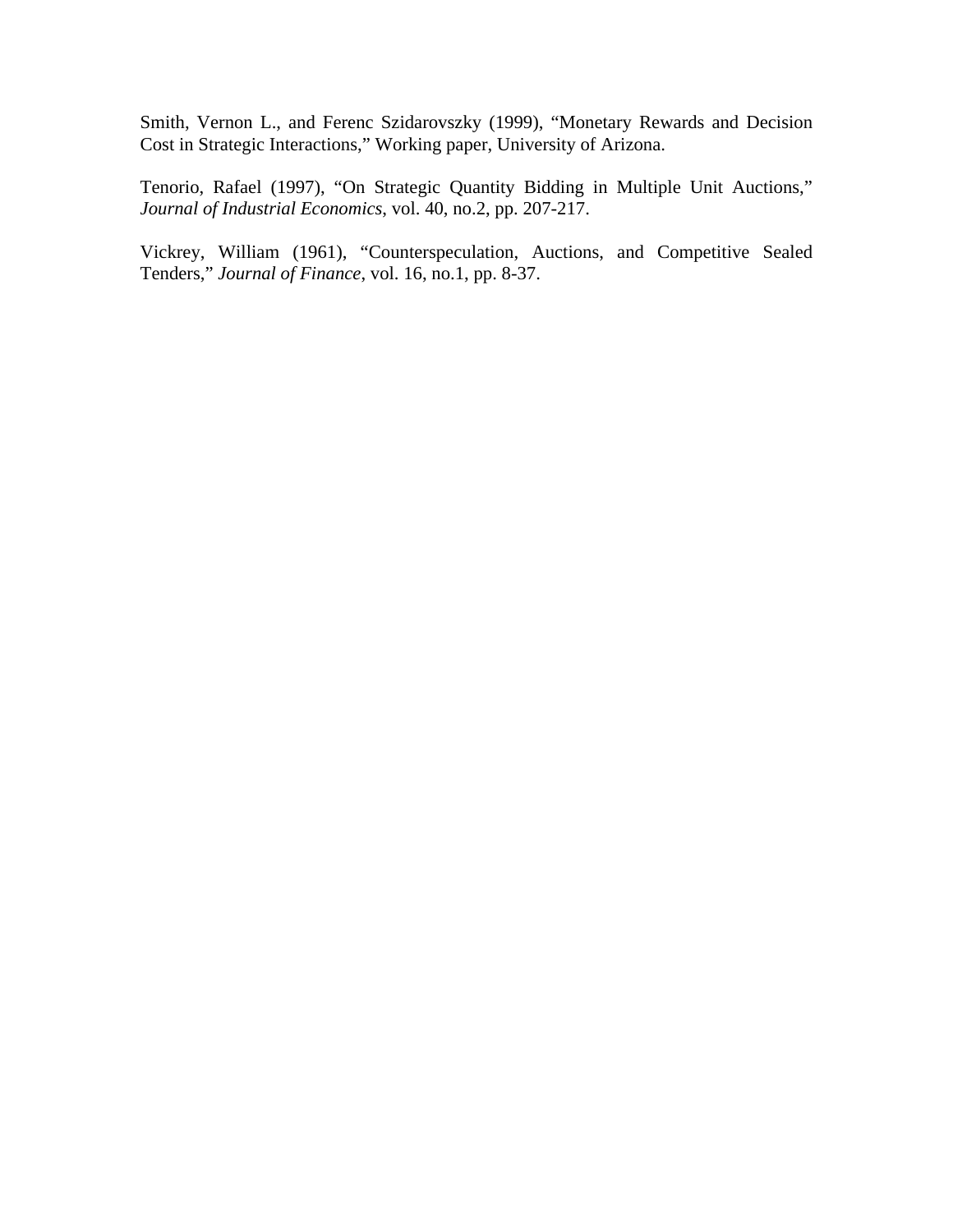# **Table 1. Experimental design.**

| Card Type                             | Book<br>Value | Non-Dealers |    | Dealers<br>Uniform Vickrey Uniform Vickrey |    |
|---------------------------------------|---------------|-------------|----|--------------------------------------------|----|
| <b>Barry Sanders</b><br>1989 Score    | \$70          | 17          | 17 |                                            |    |
| Cal Ripken, Jr.<br>1982 Topps         | \$70          |             |    | 15                                         | 15 |
| Michael Jordan<br>1989 Hoops          | \$3           | 25          | 25 |                                            |    |
| Joe Montana<br>1982 $T_{\text{opps}}$ | \$3           | 15          | 15 | 10                                         | 10 |

Notes:

2. Each auction had two invited bidders who submitted up to two bids each.

<sup>1.</sup> Figures in cells represent the number of auctions run for each treatment type. For example, with 1989 *Score* Barry Sanders cards we ran 17 uniform-price auctions and 17 Vickrey auctions, with two cards each, for a total of 68 Barry Sanders cards sold.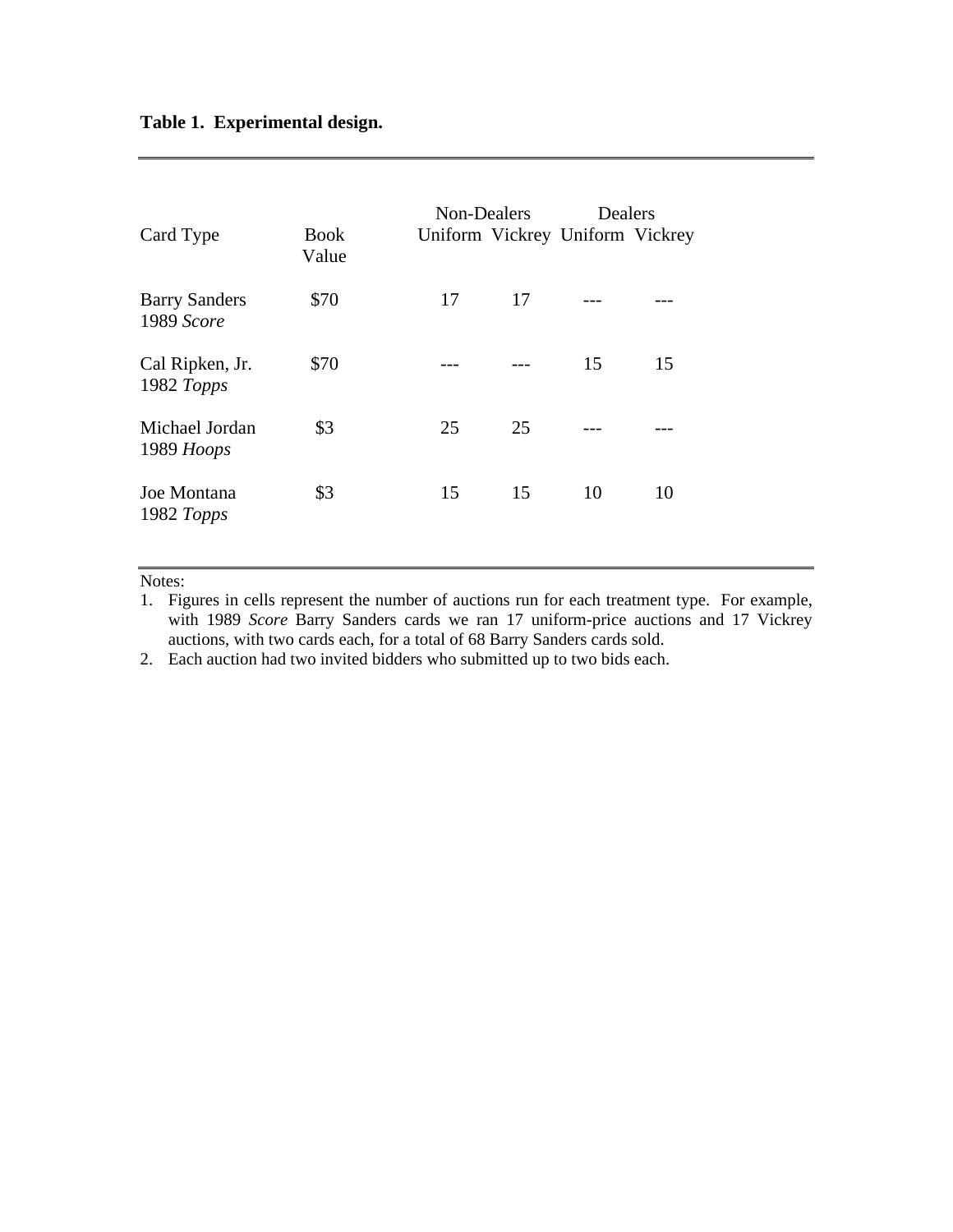# **Table 2. Descriptive statistics.**

|              | Bid #1  |         | Bid #2  |         |
|--------------|---------|---------|---------|---------|
|              | Vickrey | Uniform | Vickrey | Uniform |
| Sanders (ND) | \$51.82 | \$62.35 | \$28.82 | \$16.62 |
|              | 23.44   | 25.67   | 19.98   | 15.40   |
| Ripken(D)    | 49.60   | 62.67   | 41.77   | 30.60   |
|              | 15.19   | 15.28   | 14.46   | 13.43   |
| Jordan (ND)  | 1.73    | 1.83    | 0.91    | 0.82    |
|              | 1.51    | 1.35    | 1.04    | 0.85    |
| Montana (D)  | 2.03    | 2.49    | 1.26    | 0.94    |
|              | 0.86    | 2.18    | 0.84    | 0.85    |
| Montana (ND) | 1.37    | 1.40    | 0.47    | 0.42    |
|              | 1.33    | 1.44    | 0.53    | 0.61    |

#### Notes:

1. Means are in plain text, while standard deviations are in italics.

2. (ND) denotes nondealer treatment, while (D) denotes dealer treatment.

3. Bid #1 data consists of the first bid submitted by each bidder. Bid #2 data consists of the second bid submitted by each bidder.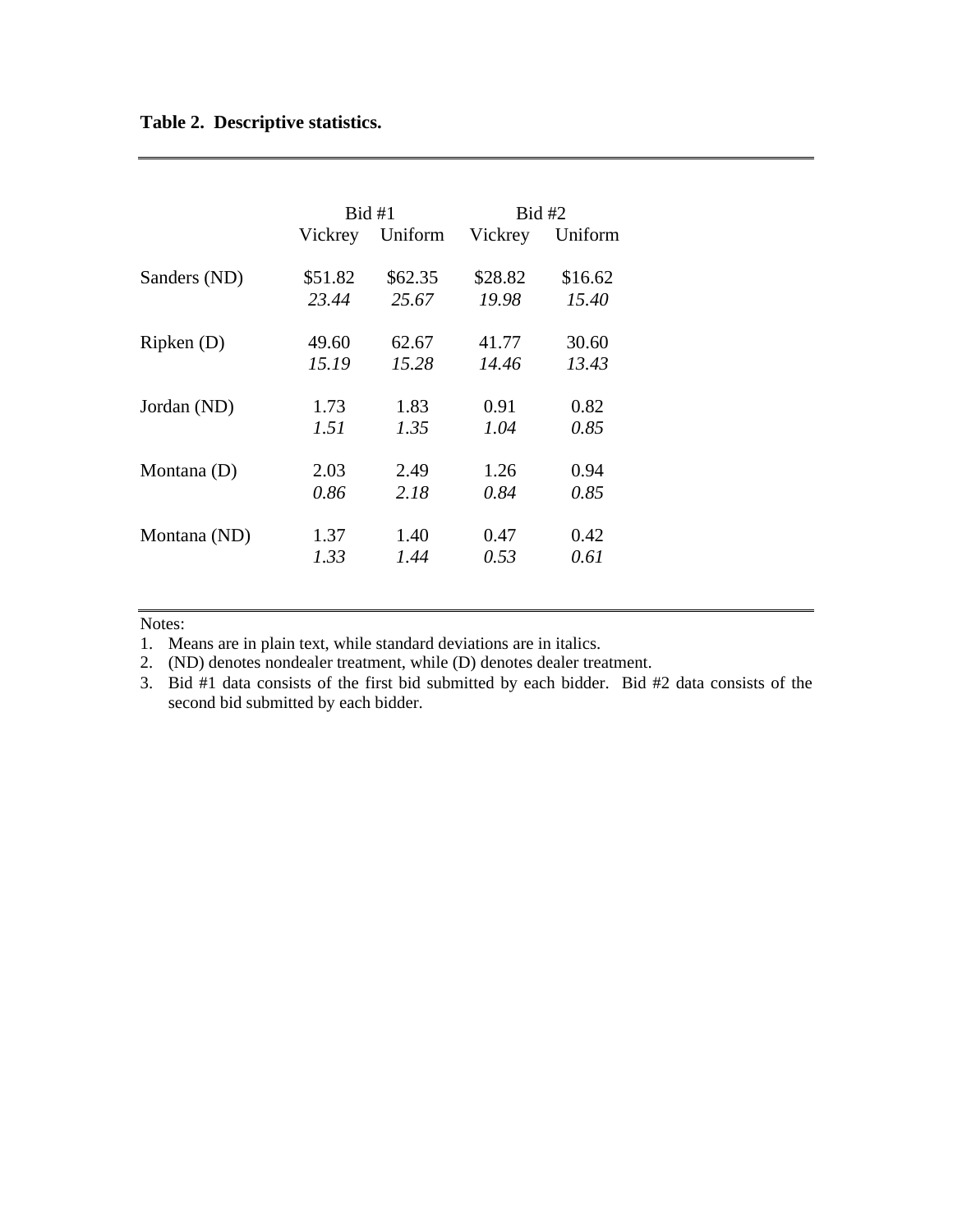

**Figure 1. Second-unit bids on Ripken (\$70 book value) by dealers**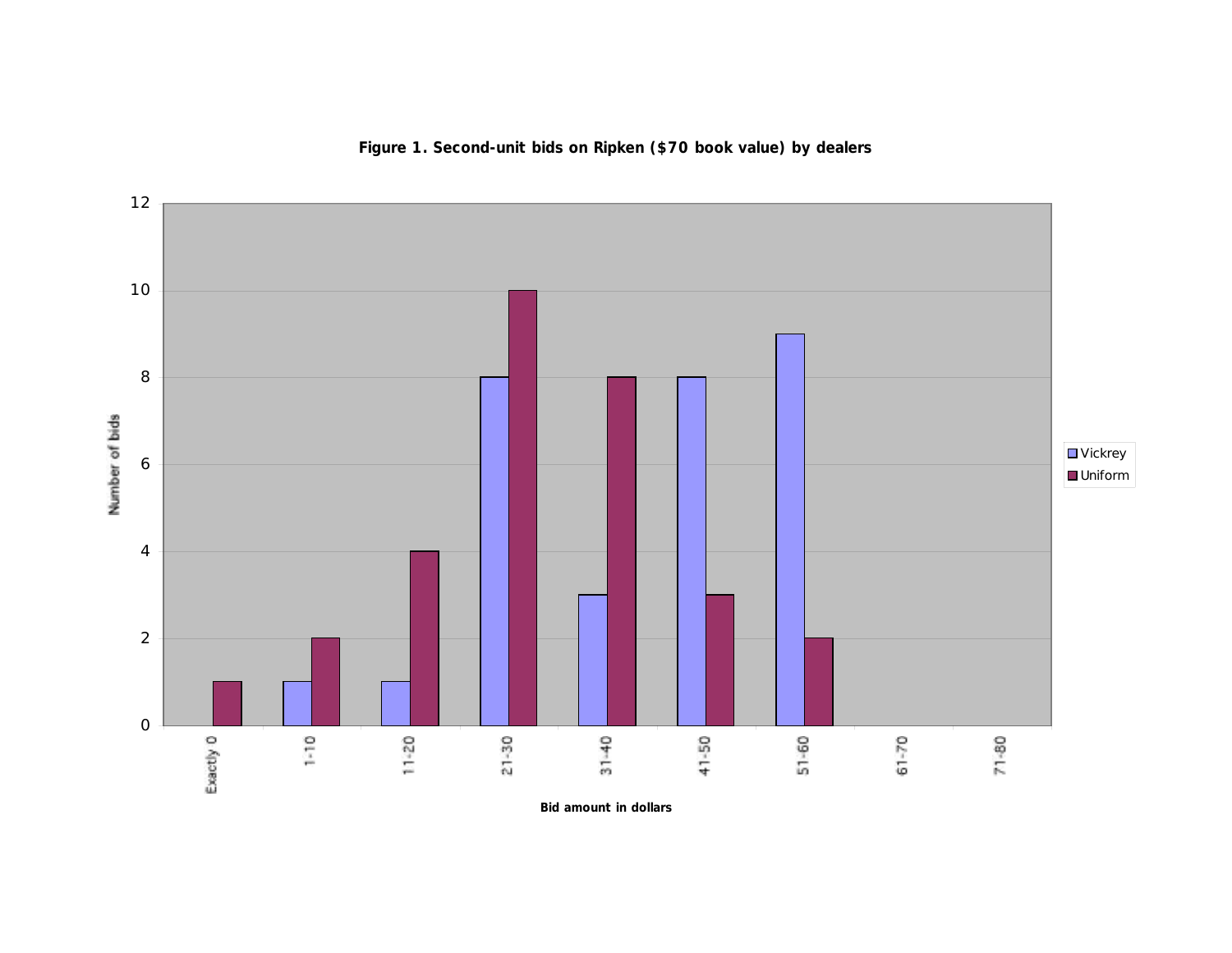

# **Figure 2. Second-unit bids on Sanders (\$70 book value) by nondealers**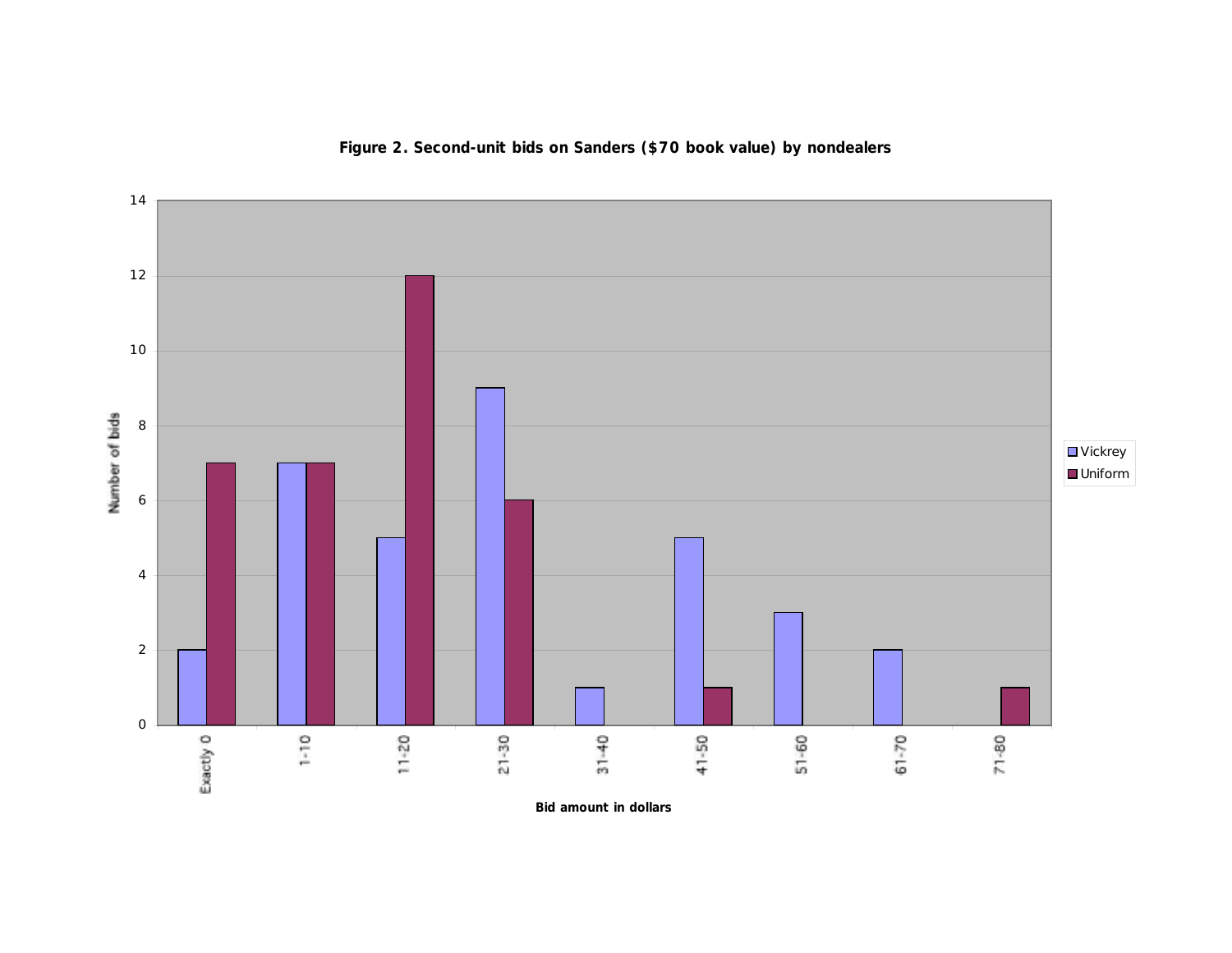

**Figure 3. Second-unit bids on Jordan (\$3 book value) by nondealers**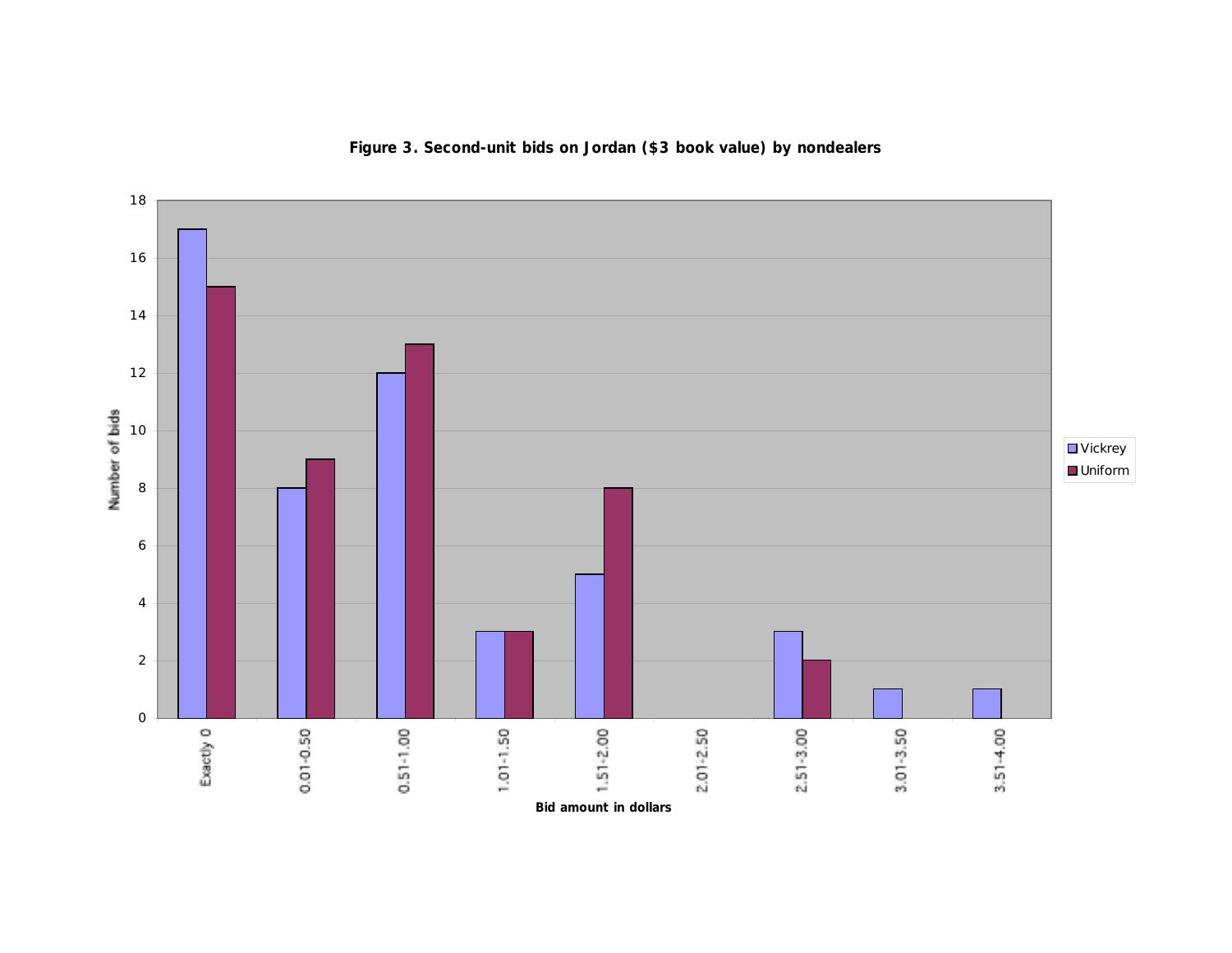

**Figure 4. Second-unit bids on Montana (\$3 book value) by nondealers**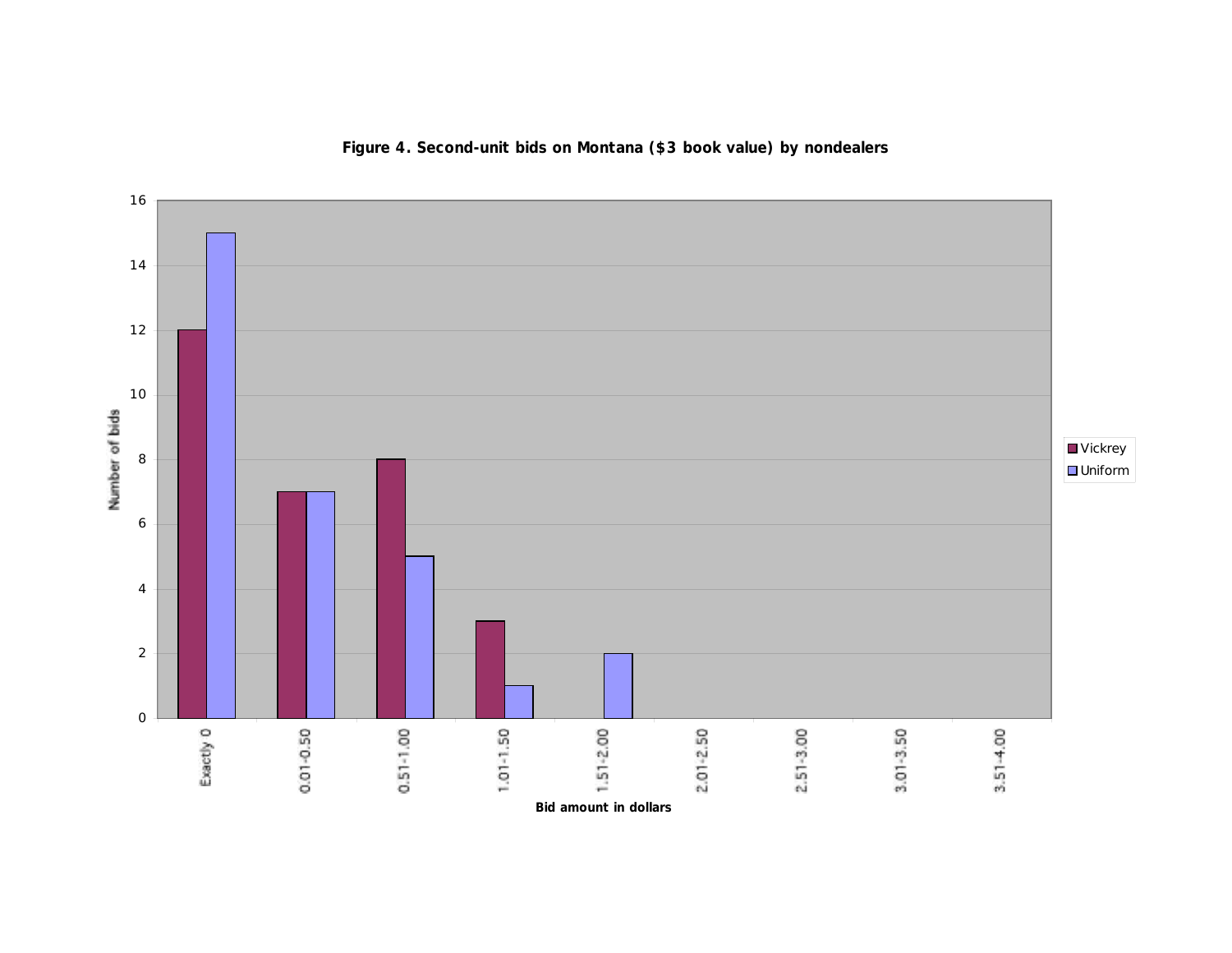

**Figure 5. Second-unit bids on Montana (\$3 book value) by dealers**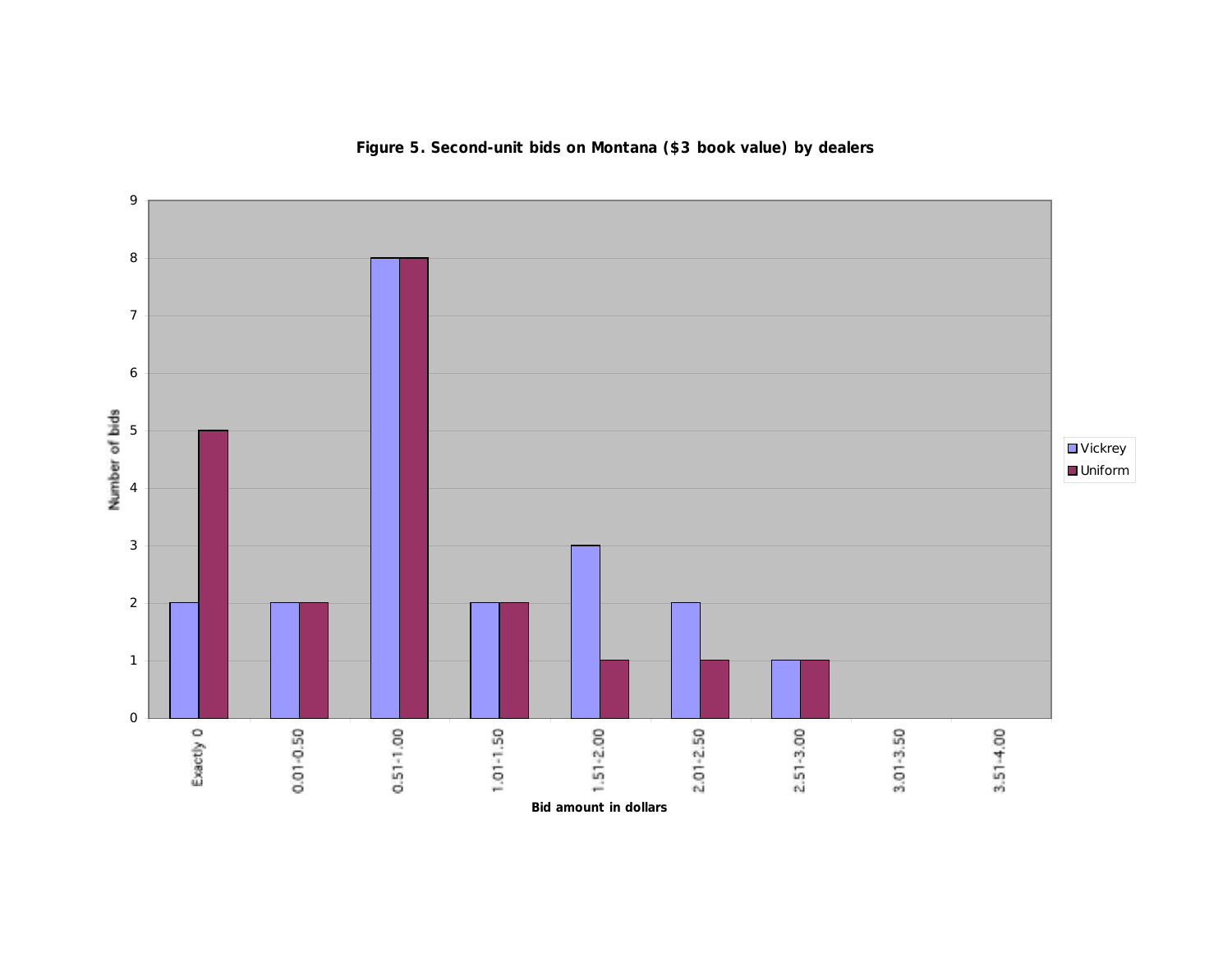### **Appendix 1. Subject Instructions for Uniform-Price Auction**

Welcome to Lister's Auctions. You have the opportunity to bid in an auction for two identical sportscards. There are only two bidders in this auction; the other bidder will be randomly chosen from other participants at today's card show. (If you are a card dealer you will be paired randomly with one other card dealer in your auction. If you are a non-dealer, you will be paired with one other non-dealer.)

The cards up for auction are two copies of the following card: *Card A PSA 8*

### **Auction Rules:**

You are asked to submit two bids — one bid for each card. If you choose to place only one bid, your second bid will be counted as a bid of zero dollars.

Since there are two bidders, there will be a total of four bids submitted. The winning bids will be the highest two from the group of four bids. For each card won, the purchase price is equal to the amount of the third-highest bid (that is, the highest losing bid).

I will order the four bids from highest to lowest in order to determine the winners of the two items.

**For example**, if the bids are ranked highest to lowest as follows:

\$A \$B \$C \$D

The bidder who bid **\$A** wins one card and pays **\$C**. The bidder who bid **\$B** wins the second card and pays **\$C**.

Note that one person might have submitted both of the top bids, and thus would buy both cards for **\$C** each.

If a **TIE** occurs between \$B and \$C, I will flip a coin to determine the winner.

### **Example**

Before you submit your actual bids, I would like you to work through an example. Consider a couple of bids that you might submit, and write the numbers here in these two blanks.

my 1st bid\_\_\_\_\_\_\_\_\_\_\_\_\_ my 2nd bid\_\_\_\_\_\_\_\_\_\_\_\_\_

Now make up a couple of bids that the other bidder might submit, and fill those numbers into these blanks.

other bidder's 1st bid\_\_\_\_\_\_\_\_\_\_\_\_\_\_\_\_\_\_\_ other bidder's 2nd bid\_\_\_\_\_\_\_\_\_\_\_\_\_\_\_\_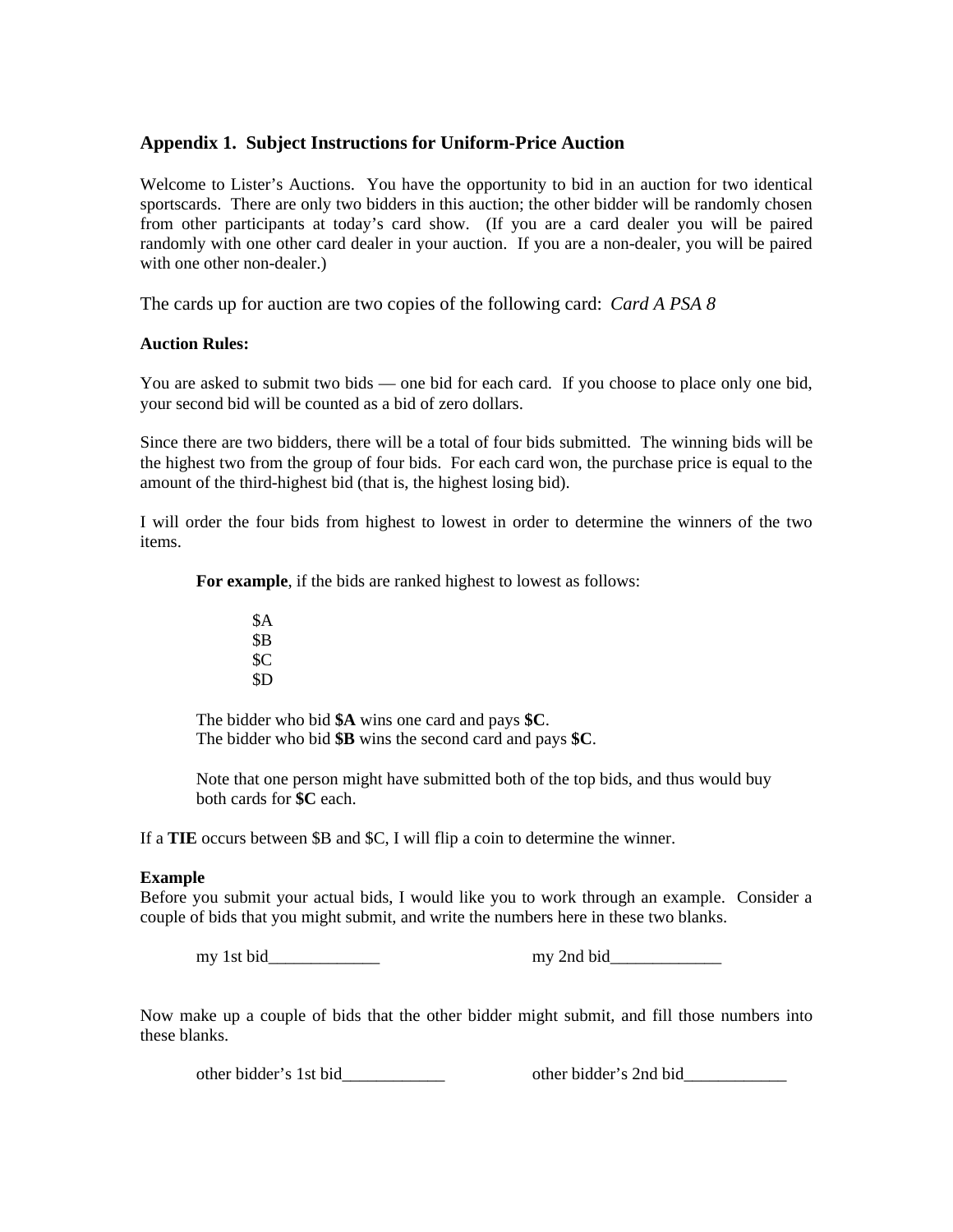Take the four bids and order them from highest to lowest:

highest bid:\_\_\_\_ \_\_\_\_ \_\_\_\_ lowest bid:\_\_\_\_

Now, determine how many cards you have won, how many cards the other bidder has won, and the amount each of you has to pay. Fill those numbers in here.

| number of cards I won         | amount I must pay_______     |
|-------------------------------|------------------------------|
| number cards other bidder won | amount other bidder must pay |

To assure that you understand how this auction mechanism operates, I will check your work after you complete this example.

### **Final Transaction**

At 1PM I will determine the winners of each auction completed between 8AM and 12:30PM. For those auctions completed after 1PM I will determine the winners at 5PM. After the winners pay me (cash or check) for the cards, the cards will be awarded to the winners. Note, regardless of price, the cards will be awarded to the winners. In case you cannot attend the "determination of winners" sessions, please provide your name, mailing address, and phone number below:

Name

Address\_\_\_\_\_\_\_\_\_\_\_\_\_\_\_\_\_\_\_\_\_\_\_\_\_\_\_\_\_\_\_\_\_\_\_\_\_\_\_\_\_\_\_\_\_\_\_\_\_\_\_\_\_\_\_\_\_\_\_\_\_\_\_

Phone#

If you are unable to attend at 1PM (or 5PM), I will contact you by phone. Upon receipt of your check or cash, I will send you the cards that you won. All postage will be paid by Lister's Auctions for cards mailed to winners.

Note that while this is a real auction for real cards, I plan to use data on the bids in this auction for economic research. I guarantee to sell both of the cards listed to the winners of this two-bidder auction, no matter what the final auction prices turn out to be. Your bids represent binding commitments to buy cards you win at the prices specified by the auction outcomes.

Good luck—please write your bids on the sheets provided.

Thanks for participating.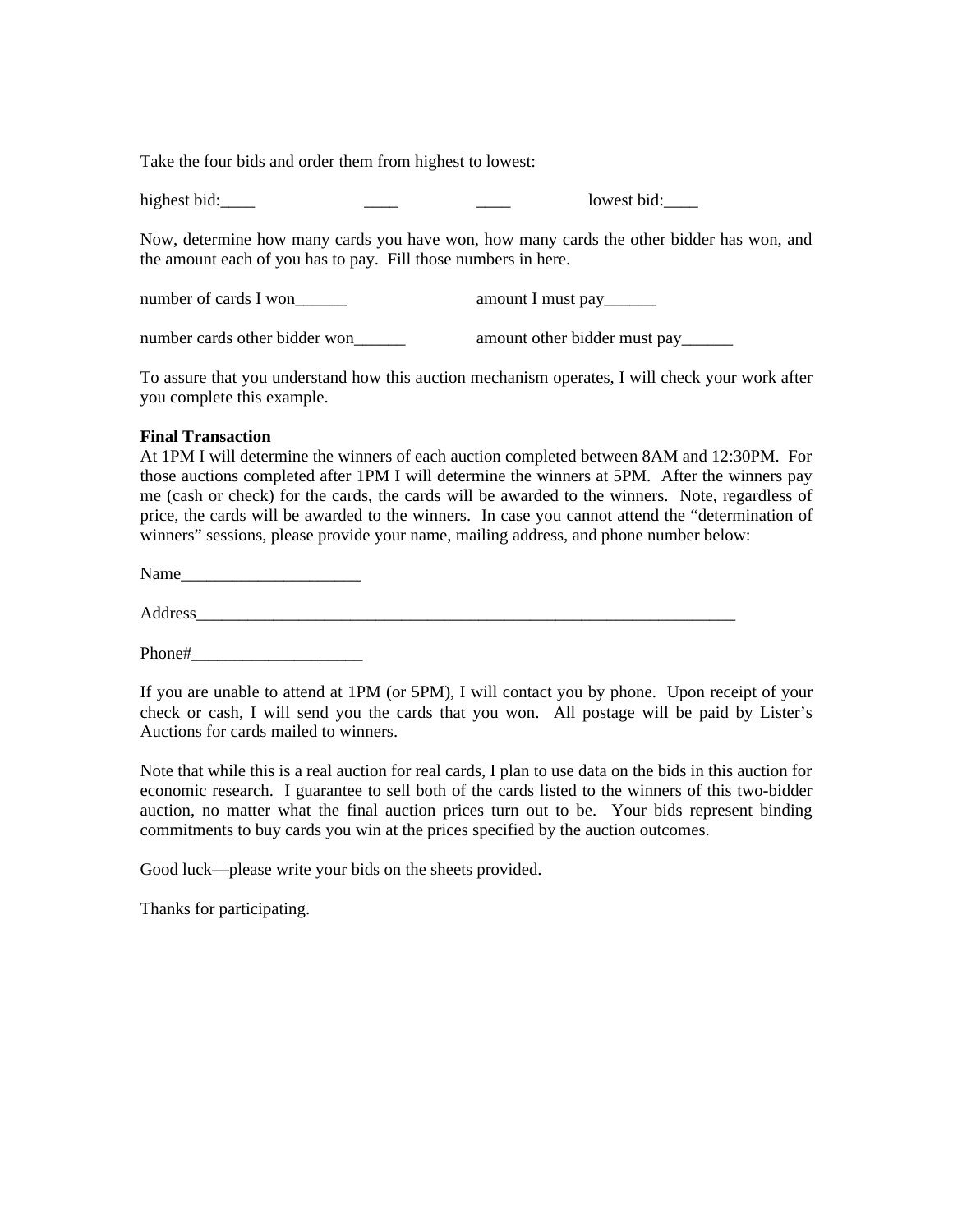### **Appendix 2. Subject Instructions for Vickrey Auction**

*All text is identical to that of Appendix 1, with the exception of the Auction Rules and Example sections, shown below:*

#### **Auction Rules:**

You are asked to submit two bids — one bid for each card. If you choose to place only one bid, your second bid will be counted as a bid of zero dollars.

Since there are two bidders, there will be a total of four bids submitted. The winning bids will be the highest two from the group of four bids. For each card won, the purchase price will be determined as follows.

For the first unit you win, you pay an amount equal to the highest rejected bid which was not your own.

For the second unit you win, you pay an amount equal to the second-highest rejected bid which was not your own.

I will order the four bids from highest to lowest in order to determine the winners of the two items.

**Example 1:** if the bids are ranked highest to lowest as follows:

| <b>\$A</b> | (from bidder 1) |
|------------|-----------------|
| \$B        | (from bidder 2) |
| \$C        | (from bidder 2) |
| \$D        | (from bidder 1) |

Bidder 1 wins one card and pays **\$C**. Bidder 2 wins the second card and pays **\$D**.

**Example #2.** If bids are rank ordered as follows:

| <b>\$A</b> | (from bidder 1) |
|------------|-----------------|
| \$B        | (from bidder 1) |
| \$C        | (from bidder 2) |
| \$D        | (from bidder 2) |

Bidder 1 wins one card and pays **\$C**. Bidder 1 wins the second card and pays **\$D**.

**Example #3.** If bids are rank ordered as follows:

| \$A | (from bidder 1) |
|-----|-----------------|
| \$B | (from bidder 2) |
| \$C | (from bidder 1) |
|     |                 |

\$D (from bidder 2)

Bidder 1 wins one card and pays **\$D**. Bidder 2 wins the second card and pays **\$C**. If a **TIE** occurs between \$B and \$C, I will flip a coin to determine the winner.